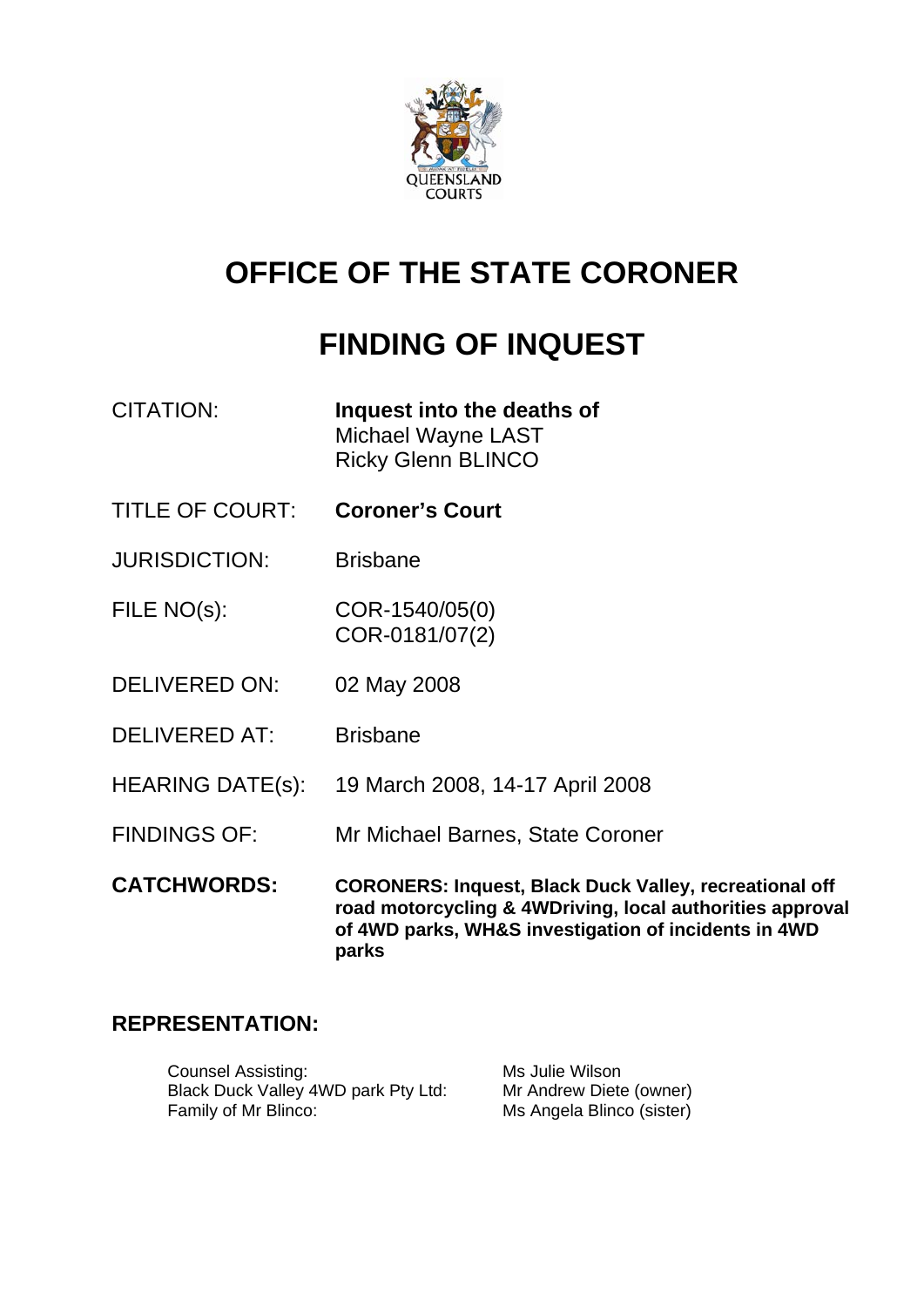# Findings into the deaths of Michael Wayne Last & Ricky Glenn Blinco

| The admissibility of evidence and the standard of proof3            |    |
|---------------------------------------------------------------------|----|
|                                                                     |    |
|                                                                     |    |
|                                                                     |    |
|                                                                     |    |
|                                                                     |    |
|                                                                     |    |
|                                                                     |    |
|                                                                     |    |
|                                                                     |    |
|                                                                     |    |
|                                                                     |    |
|                                                                     |    |
|                                                                     |    |
|                                                                     |    |
|                                                                     |    |
|                                                                     |    |
|                                                                     |    |
|                                                                     |    |
|                                                                     |    |
|                                                                     |    |
|                                                                     |    |
|                                                                     |    |
|                                                                     |    |
|                                                                     |    |
|                                                                     |    |
|                                                                     |    |
|                                                                     |    |
| Regulation of the activities conducted at Black Duck Valley 17      |    |
| Recommendation 1 - Development applications from outdoor recreation |    |
| facilities.                                                         | 20 |
| Recommendation 2 - Mandating sport and recreation group membership  |    |
|                                                                     |    |
|                                                                     |    |
|                                                                     |    |
|                                                                     |    |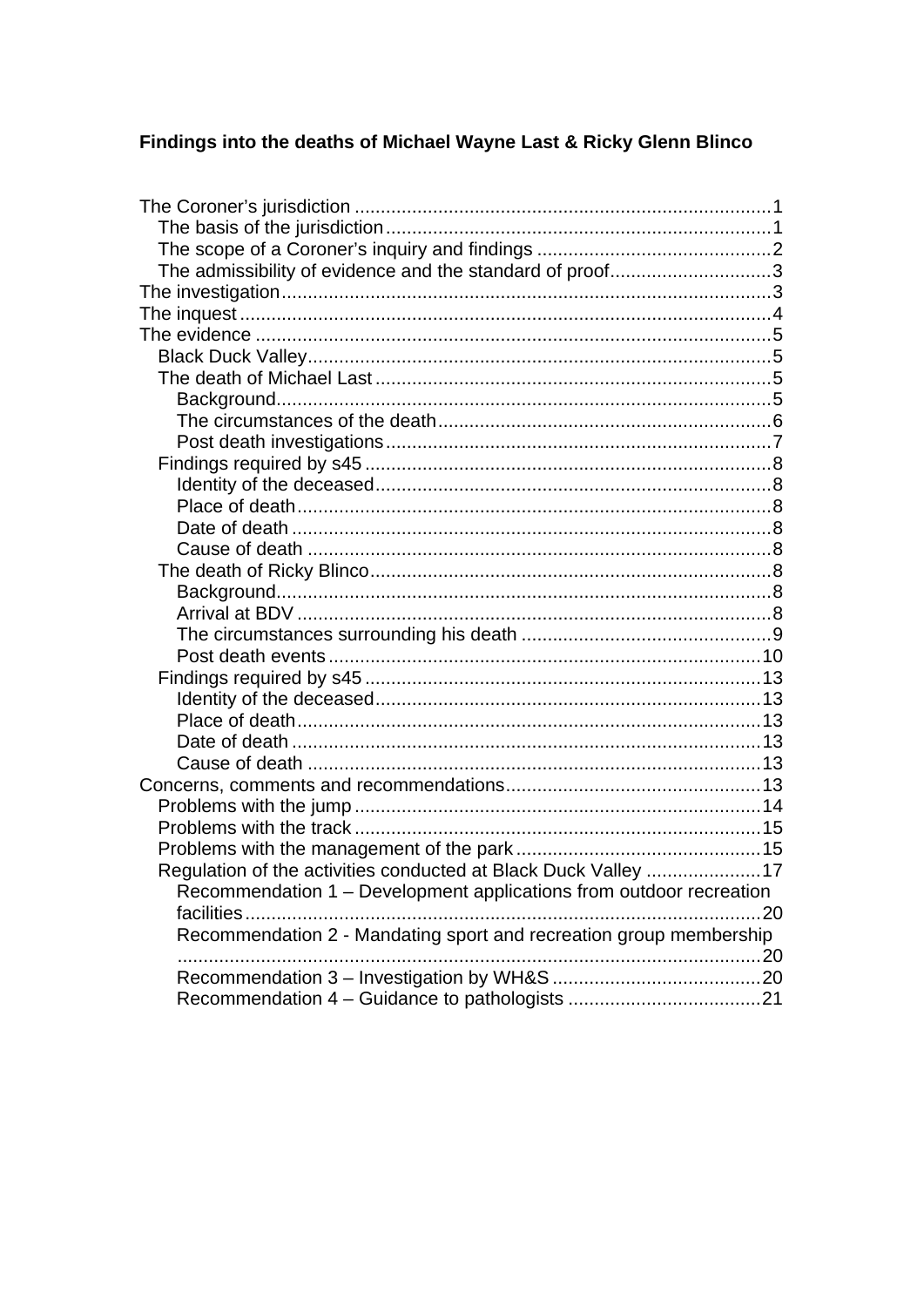<span id="page-2-0"></span>*Between 2 January 2005 and 16 January 2007, three men were killed in separate incidents at Black Duck Valley Four Wheel Drive and Motorbike Park (BDV) at East Haldon near Gatton.* 

*Steven Binns was an experienced motor cycle and quad bike rider. He died having sustained injuries at the Park on 2 January 2005 after executing a jump and coming to a heavy landing on a quad bike circuit. Findings were delivered by Coroner G M McIntyre on 15 June 2005, before the other two deaths. The cause and circumstances of Mr Binn's death were outside the scope of this inquest. However, the safety and risk management policies and procedures in place at Black Duck Valley at the time of Mr Binns' death and thereafter were considered at the inquest.* 

*Michael Wayne Last died on 25 June 2005 while attempting a high speed, long distance motorcycle jump launched from a five metre high steel ramp. Ricky Blinco died at BDV on 16 January 2007 after he lost control of his Toyota Landcruiser while traversing a four wheel drive track. Mr Blinco was thrown from his vehicle and sustained fatal injuries.* 

*The circumstances of these two deaths were investigated by this inquest with a view to determining whether changes to the regulation of such facilities and/or changes to the way BDV is managed would reduce the likelihood of future deaths.* 

The *Coroners Act 2003* provides in s45 that when an inquest is held, the coroner's written findings must be given to the family of the person who died, each of the persons or organisations granted leave to appear at the inquest and to various specified officials with responsibility for the justice system or other agencies with responsibility for the areas of administration referred to in any comments or recommendations. These are my findings in relation to the death of Michael Wayne Last and Ricky Glenn Blinco. They will be distributed in accordance with the requirements of the Act and posted on the web site of the Office of the State Coroner.

# **The Coroner's jurisdiction**

Before turning to the evidence, I will say something about the nature of the coronial jurisdiction.

# *The basis of the jurisdiction*

Because both deaths were sudden and unnatural they were reported to the Toowoomba coroner in accordance with the requirements of s8(2)(a) and (3)(b) of the Act. When it became apparent that three deaths had occurred in short succession at the same facility it was decided by me that an inquest was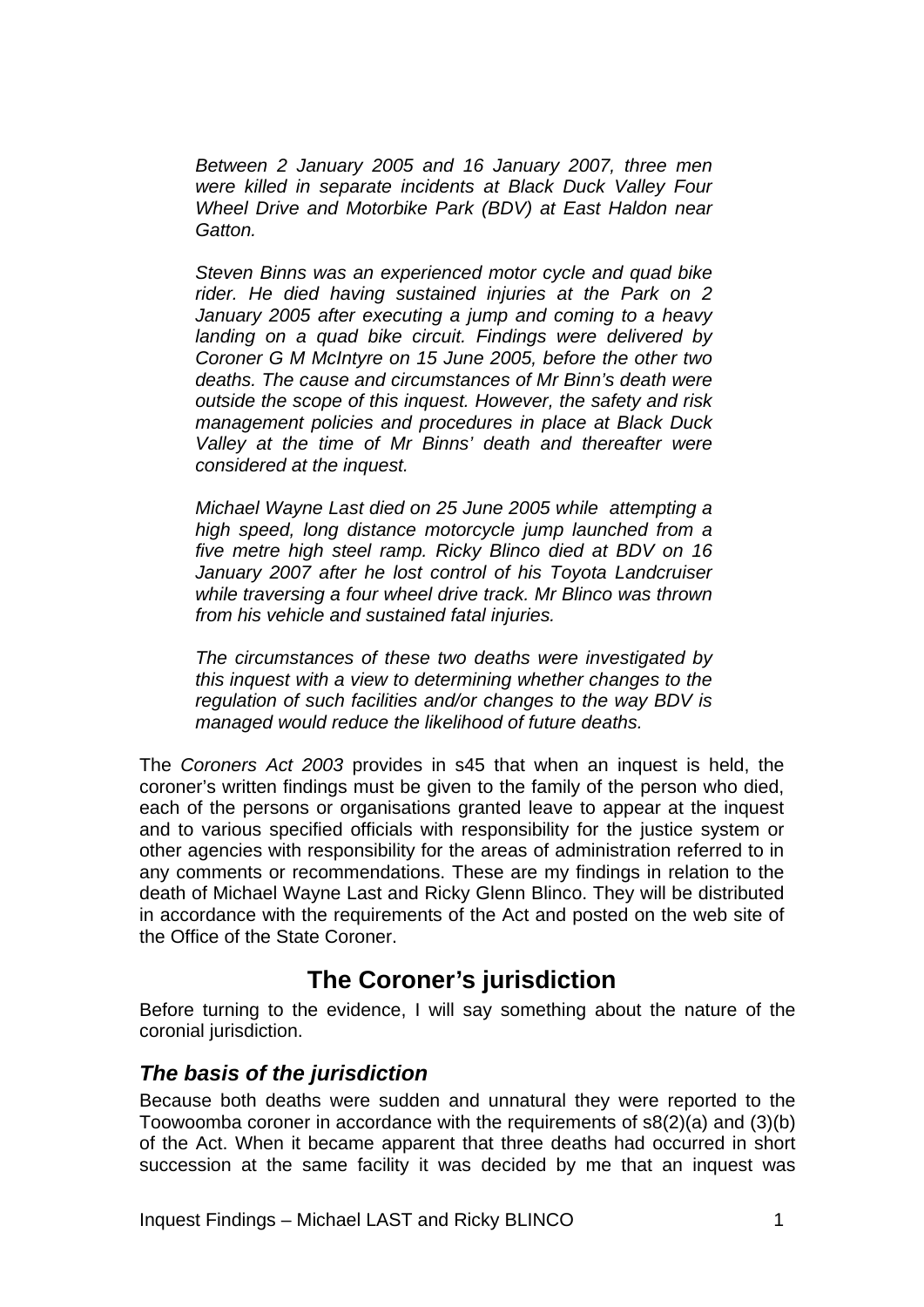<span id="page-3-0"></span>necessary and I assumed responsibility for these matters. The Act provides a number of deaths that occur at different times and places can be investigated at the same inquest.<sup>[1](#page-3-1)</sup> The similarity of the issues raised by the death of Mr Last and Mr Blinco made this appropriate.

# *The scope of a Coroner's inquiry and findings*

A coroner has jurisdiction to inquire into the cause and the circumstances of a reportable death. If possible he/she is required to find:-

- whether a death in fact happened
- the identity of the deceased;
- when, where and how the death occurred; and
- what caused the person to die.

There has been considerable litigation concerning the extent of a coroner's jurisdiction to inquire into the circumstances of a death. The authorities clearly establish that the scope of an inquest goes beyond merely establishing the medical cause of death but as that issue was not contentious in this case I need not seek to examine those authorities here. I will say something about the general nature of inquests however.

An inquest is not a trial between opposing parties but an inquiry into the death. In a leading English case it was described in this way:-

*It is an inquisitorial process, a process of investigation quite unlike a criminal trial where the prosecutor accuses and the accused defends… The function of an inquest is to seek out and record as many of the facts concerning the death as the public interest requires.* [2](#page-3-2)

The focus is on discovering what happened, not on ascribing guilt, attributing blame or apportioning liability. The purpose is to inform the family and the public of how the death occurred with a view to reducing the likelihood of similar deaths. As a result, the Act authorises a coroner to make preventive recommendations concerning public health or safety, the administration of justice or ways to prevent deaths from happening in similar circumstances in .<br>future.<sup>[3](#page-3-3)</sup>

A coroner must not include in the findings or any comments or recommendations statements that a person is or may be guilty of an offence or civilly liable for something. $4$  However, if, as a result of considering the information gathered during an inquest, a coroner reasonably suspects that a person may be guilty of a criminal offence; the coroner must refer the information to the appropriate prosecuting authority.<sup>[5](#page-3-5)</sup>

 $\overline{a}$ 1 s33

<span id="page-3-2"></span><span id="page-3-1"></span><sup>&</sup>lt;sup>2</sup> R v South London Coroner; ex parte Thompson (1982) 126 S.J. 625

<span id="page-3-3"></span> $3$  s46

<span id="page-3-4"></span> $4$  s45(5) and 46(3)

<span id="page-3-5"></span> $^5$  s48  $\overline{)}$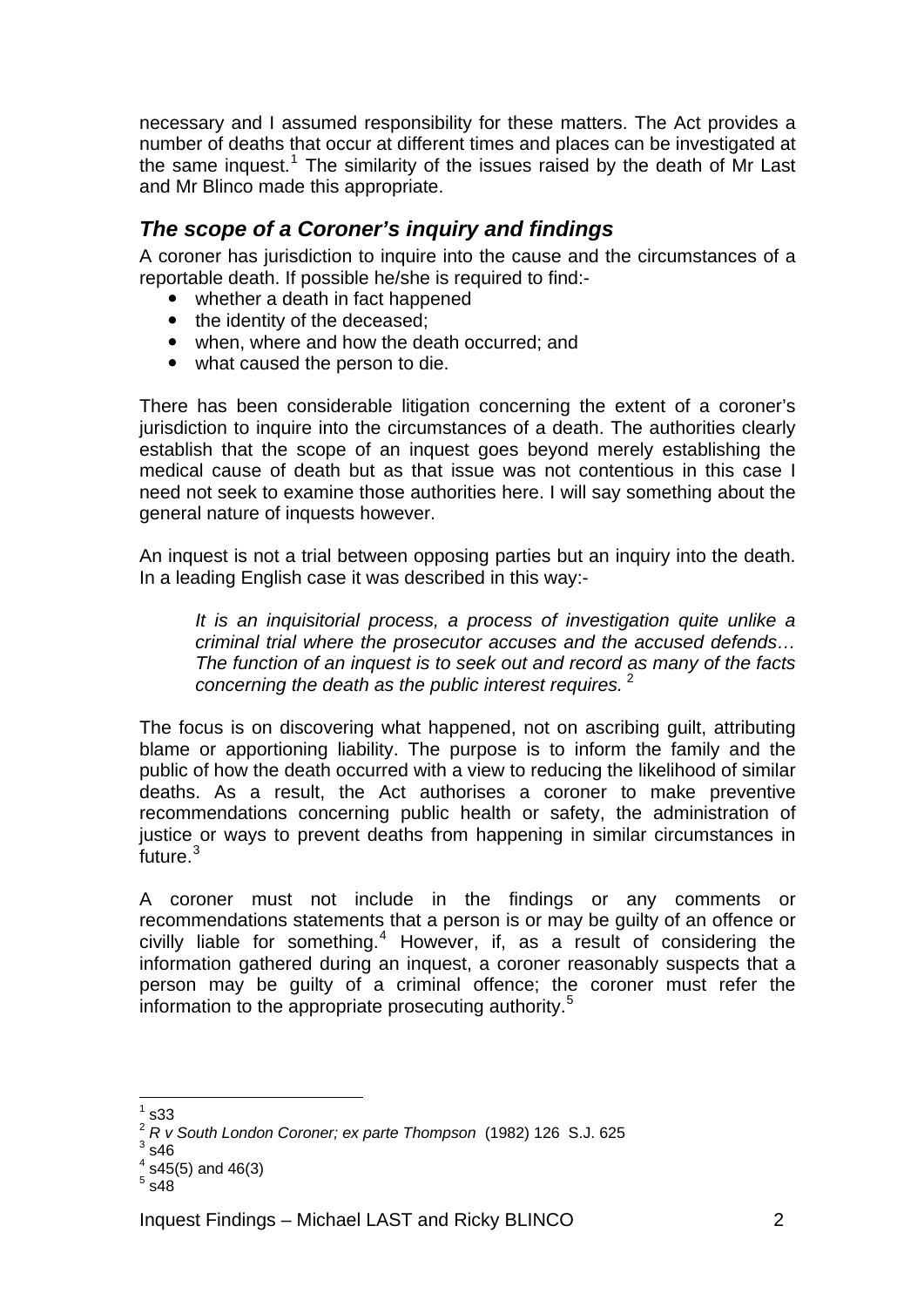# <span id="page-4-0"></span>*The admissibility of evidence and the standard of proof*

Proceedings in a coroner's court are not bound by the rules of evidence because s37 of the Act provides that the court "*may inform itself in any way it considers appropriate."* That doesn't mean that any and every piece of information, however unreliable, will be admitted into evidence and acted upon. However, it does give a coroner greater scope to receive information that may not be admissible in other proceedings and to have regard to its provenance when determining what weight should be given to the information.

This flexibility has been explained as a consequence of an inquest being a factfinding exercise rather than a means of apportioning guilt: an inquiry rather than a trial.<sup>[6](#page-4-1)</sup>

A coroner should apply the civil standard of proof, namely the balance of probabilities, but the approach referred to as the *Briginshaw* sliding scale is applicable.<sup>[7](#page-4-2)</sup> This means that the more significant the issue to be determined, the more serious an allegation or the more inherently unlikely an occurrence, the clearer and more persuasive the evidence needed for the trier of fact to be sufficiently satisfied that it has been proven to the civil standard. $8$ 

It is also clear that a coroner is obliged to comply with the rules of natural justice and to act judicially. $9$  This means that no findings adverse to the interest of any party may be made without that party first being given a right to be heard in opposition to that finding. As *Annetts v McCann[10](#page-4-5)* makes clear that includes being given an opportunity to make submissions against findings that might be damaging to the reputation of any individual or organisation. However, in *R v Tennent; ex parte Jager*<sup>[11](#page-4-6)</sup> the Supreme Court of Tasmania held that this obligation did not extend to hearing submissions for the subject of a potential referral to the DPP prior to such a referral being made.

# **The investigation**

Both deaths were investigated by police officers from Gatton Station with qualification in traffic accident investigation. They took photographs and measurements of the scene and interviewed witnesses. Both vehicles were inspected by QPS mechanical inspectors.

Officers from the Division of Workplace Health and Safety also attended the scenes of both accidents and undertook some investigation.

In relation to the death of Mr Last, a Workplace Health and Safety inspector took measurements and photographs of the ramp jump and interviewed various people. As a result she concluded that the operators may have been

 $\overline{a}$ 

<span id="page-4-1"></span><sup>&</sup>lt;sup>6</sup> *R v South London Coroner; ex parte Thompson* per Lord Lane CJ, (1982) 126 S.J. 625<br><sup>7</sup> Anderson v Blashki [1993] 2 VR 89 at 96 per Gobbo J

<span id="page-4-3"></span><span id="page-4-2"></span><sup>&</sup>lt;sup>8</sup> Briginshaw v Briginshaw (1938) 60 CLR 336 at 361 per Sir Owen Dixon J

<span id="page-4-4"></span><sup>9</sup> *Harmsworth v State Coroner* [1989] VR 989 at 994 and see a useful discussion of the issue in Freckelton I., "Inquest Law" in *The inquest handbook*, Selby H., Federation Press, 1998 at 13

<span id="page-4-5"></span><sup>&</sup>lt;sup>10</sup> (1990) 65 ALJR 167 at 168<br><sup>11</sup> (2000) 9 Tas R 111

<span id="page-4-6"></span>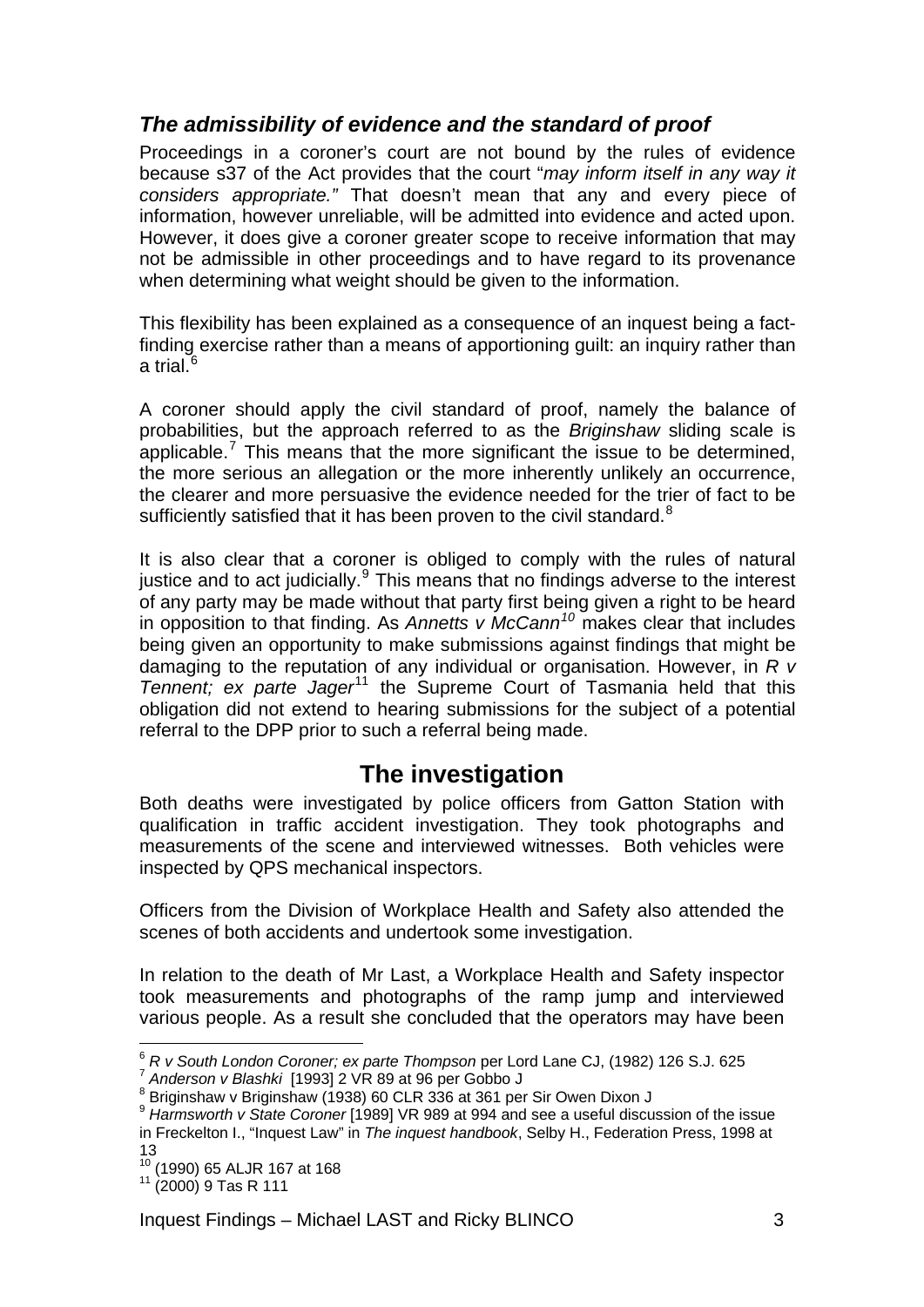<span id="page-5-0"></span>in contravention of section 28 of the *Workplace Health and Safety Act 1995* and issued an improvement notice requiring the jump to be assessed by a competent person to certify that it had been appropriately designed and installed. It was not able to be used until this was done. The operators provided the Division with a statement from the designer and manufacturer and a number of local motocross competitors who had used the site. The seizure notice that had been served at the same time as the improvement notice was then withdrawn and no further action taken.

The officers of the division took minimal action in relation to the death of Mr Blinco. An inspector went to the scene of the accident and spoke to some of the witnesses. Despite the provisions of section 28 of the *Workplace Health and Safety Act 1995* clearly placing an obligation on those who conduct a business to do so in a way that "*any other persons*" are not adversely effected, the Division came to the view that the Act did not apply to the circumstances of Mr Blinco's death because he knowingly took part in a high risk activity. The Division concluded that this was a public safety issue as opposed to a workplace health and safety matter. Accordingly, the division concluded that Mr Blinco's death fell outside its investigative jurisdiction.

This office commissioned reports from a number of independent experts. I was particularly assisted by the opinions of Professor Rod Troutbeck, an eminent academic and engineer with significant experience in safety systems in motor sports and Mr George Foessel a former police investigator and trainer who has since established a private 4WD driver training school. Those gentlemen attended at the scene of these deaths prior to compiling their reports.

# **The inquest**

A pre-inquest conference into both deaths was conjointly convened on 19 March 2008. Ms Wilson was appointed counsel assisting. An issues list was distributed and a tentative list of witnesses discussed. The matters were then adjourned for hearing on 14 April 2008 where they proceeded over four days. When the inquest commenced, leave to appear was granted to Mr Andrew Diete on behalf of the operator of Black Duck Valley and Ms Angela Blinco the sister of Ricky Blinco. Ninety-Five exhibits were tendered and 28 witnesses gave evidence.

The two independent experts referred to earlier who provided reports, also gave evidence as did Mr Malcolm Grange, the CEO of Motorcycles Queensland concerning the regulation of sports motorcycling and Mr Murray Morris, an office bearer of 4WD Queensland.

At the close of evidence, counsel assisting and Mr Diete provided me with written submissions on the findings I might make. I found them to be of great assistance.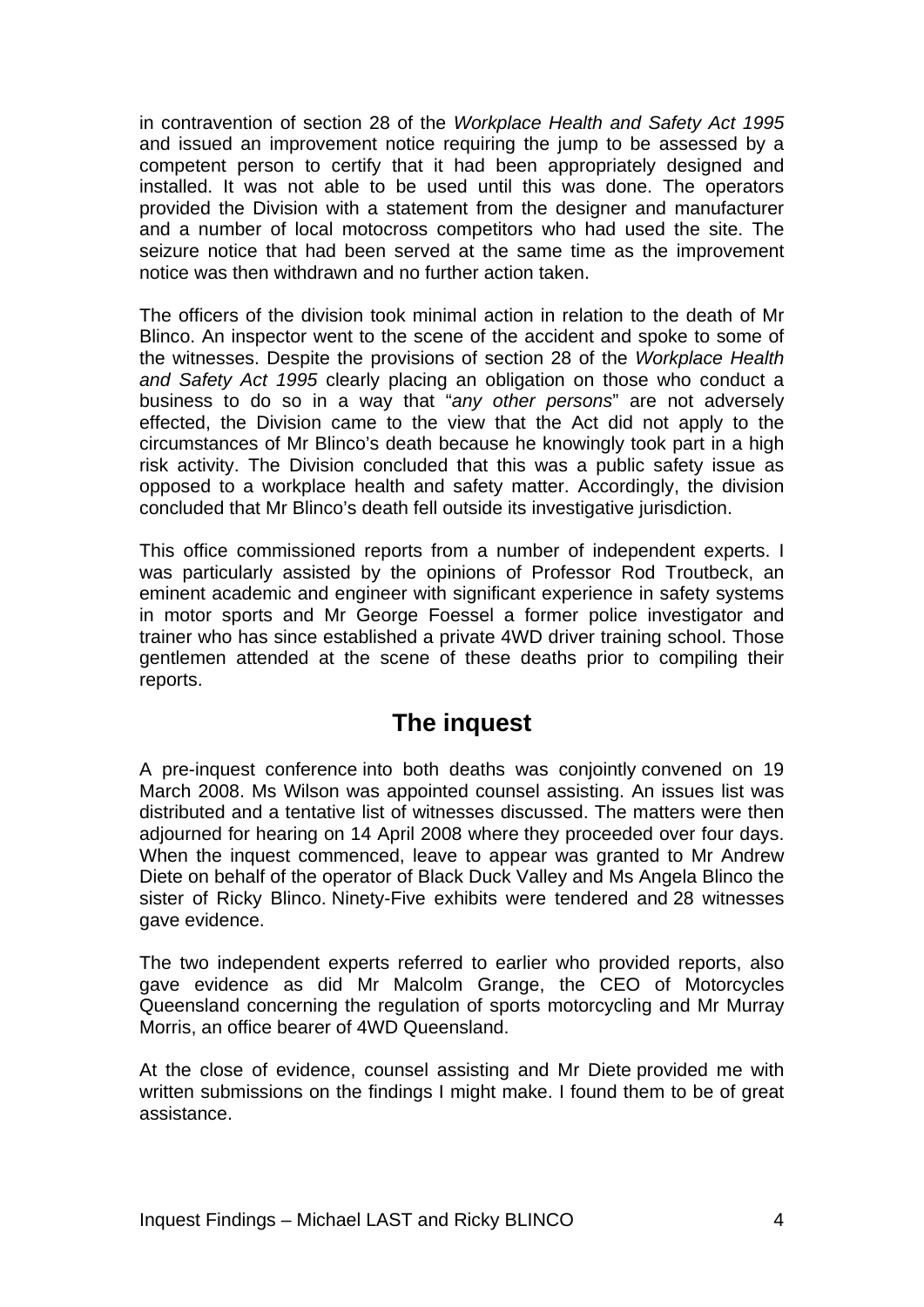# **The evidence**

# <span id="page-6-0"></span>*Black Duck Valley*

Various members of the extended Diete family have farmed land around that on which BDV is now operated for over 50 years. Progressively, since 1986 farming has been diminishing and the use of the land for recreational driving has expanded.

At first, old stock and fire trails were expanded to accommodate four wheel drive clubs whose members were experienced and equipped to handle the very rough terrain. The tracks were originally graded for difficulty by 4WD Queensland in the early 1990s and a map showing these gradings and explaining the levels of experience needed was prepared.

The Gatton Shire Council issued a 'consent approval' pursuant to the *Planning and Environment Act* in 1995 to authorise the land being used for this purpose. A material change of use of the land was approved under the current legislation (*Integrated Planning Act* 1997) in 2003 as more land was brought into the operation of the park and other facilities were added.

Initially, the park attracted mostly 4WD clubs and driver trainers. This meant that the driver's were largely experienced or in the company of experienced drivers. The clientele changed in recent years with the growing popularity of the motorcycling facilities. Now the park attracts mainly individuals or smaller private groups. In the main, the park operators know nothing about the experience or expertise of these users. With the addition of a number of motocross tracks and a motorcycle freestyle area with ramp jumps, the main focus of the park is on these activities with less attention and patronage of the 4WD tracks.

# *The death of Michael Last*

# **Background**

Michael Last was born 27 March 1970. He was 35 years old at the time of his death. He had two young children, Damon and Amy.

Michael and his brother Malcolm had been riding motorcycles since they were approximately 10 years old. Malcolm gave evidence at the inquest and said that he and Michael did a lot of motorcycling in their youth.

Mr Last stopped riding when his first child was born 10 to 11 years prior to his death. He had recommenced motocross riding about 18 months prior to the accident.

Although experienced dirt and bush riders, Malcolm Last describes he and his brother as novices with respect to jumps. In fact, neither of the men had ever attempted a ramp jump, as distinct from dirt jumps on motocross tracks, before the day of Mr Last's death.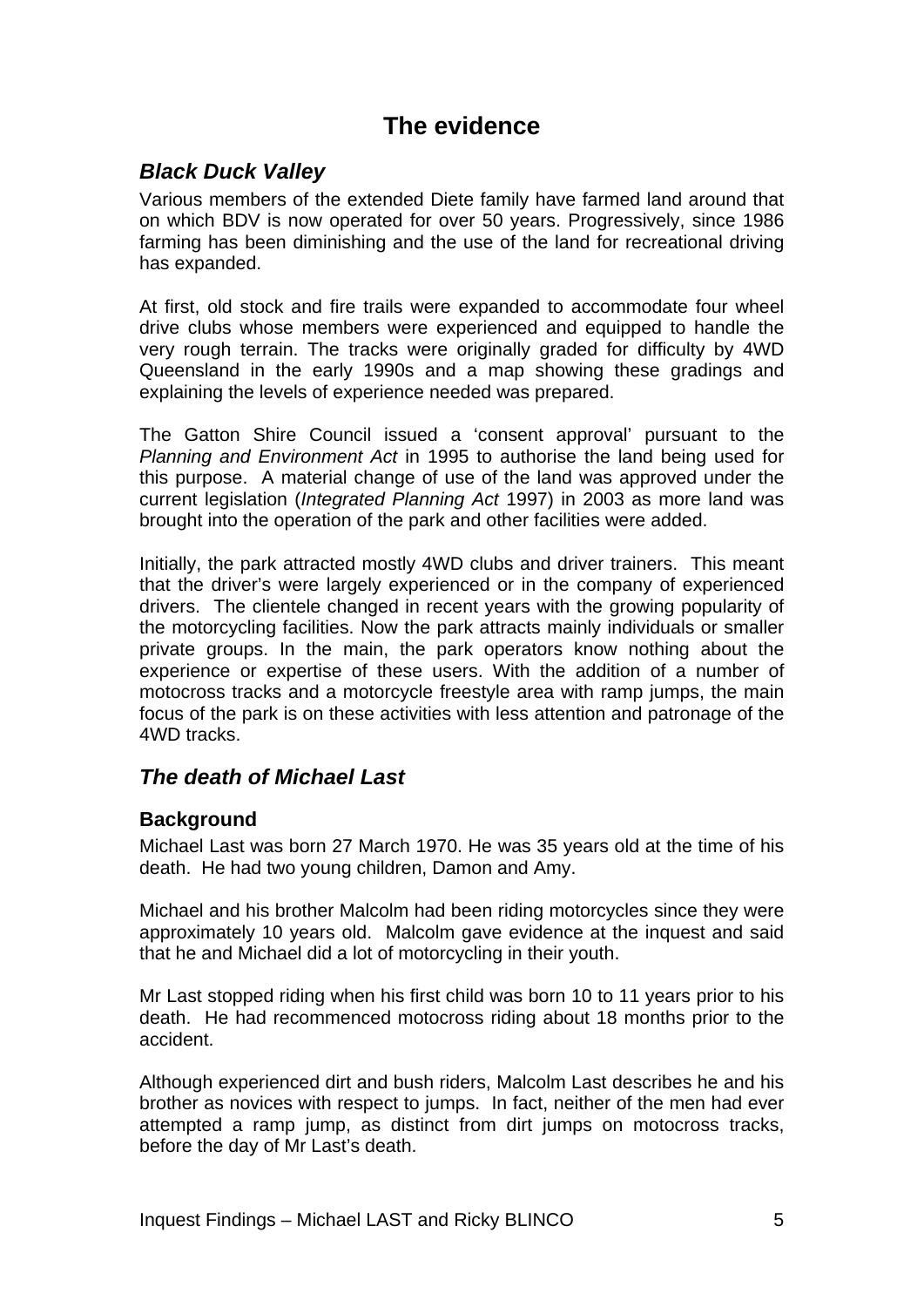<span id="page-7-0"></span>The Last brothers had been to Black Duck Valley Park on two or three occasions before the weekend of the fatality. At no time was their competence assessed or inquired into. They were not asked to produce any license or other evidence of their ability to ride the motor bikes they had brought with them. They were told of the need to always wear helmets when riding and to comply with the rules of the park which were printed on the form they signed, a copy of which was given to them. On each occasion they were required to sign a waiver releasing the operators of the park from any legal liability that might flow as a result of injury to the park users or their property.

#### **The circumstances of the death**

Mr Last was at Black Duck Valley on 25 June 2005 for the purpose of recreational motocross riding. He was there with Malcolm Last, Lauren Vincent, and his children Damon and Amy. The group had four motorcycles and quad bikes with them. Mr Last was riding a Yamaha YZ450F 2003 model motorcycle. They arrived at the park at about 8.00am. They were told about the freestyle area which contained the ramp jumps. It had been opened since their last visit. They were told they were free to use the area.

At about 10.00am, Michael and Malcolm went to look at the ramp jumps in the freestyle area of the park. There are four of these installed in this area and there is no restriction on access to them. The brothers were interested in trying a jump known as the world record jump or the long distance jump that they had heard of from other users.

Initially, Michael and Malcolm went over the ramp jump slowly; at not more than 40km/hr according to Malcolm's evidence at the inquest, in order to "*get the feel of the jump*." They then increased their speed until Malcolm was hitting the ramp at a top speed of 80 – 90 km/hr. His brother Michael had a much more powerful bike and another witness estimated his speed on the ramp to be in the vicinity of 120km/hr. Malcolm estimates that they each executed the jump between 15 to 20 times prior to the fatal incident.

James Dick observed the Last brothers tackling the jump and noticed that on a number of occasions Michael landed on his front wheel. Another witness, Jean Morel, also had an opportunity to observe Mr Last execute the jump a number of times before the incident. He was of the view that Mr Last did not know how to give the bike sufficient speed with the correct amount of 'revs' either on the approach or in the air.

A number of people observed Michael Last attempt what transpired to be his last jump. Mr Morel says that he saw the bike travelling down the runway at a speed he estimated to be 120 km/hr – "*as fast as it could go*." He said that as the bike left the ramp its engine was "*revving*" highly but then its "*rev limiter*" cut in and the engine returned to an idle. He says he saw Mr Last's bike almost vertical in the air with the front wheel high. He lost sight of it as it went over the ramp and was obscured by the table top and landing ramp.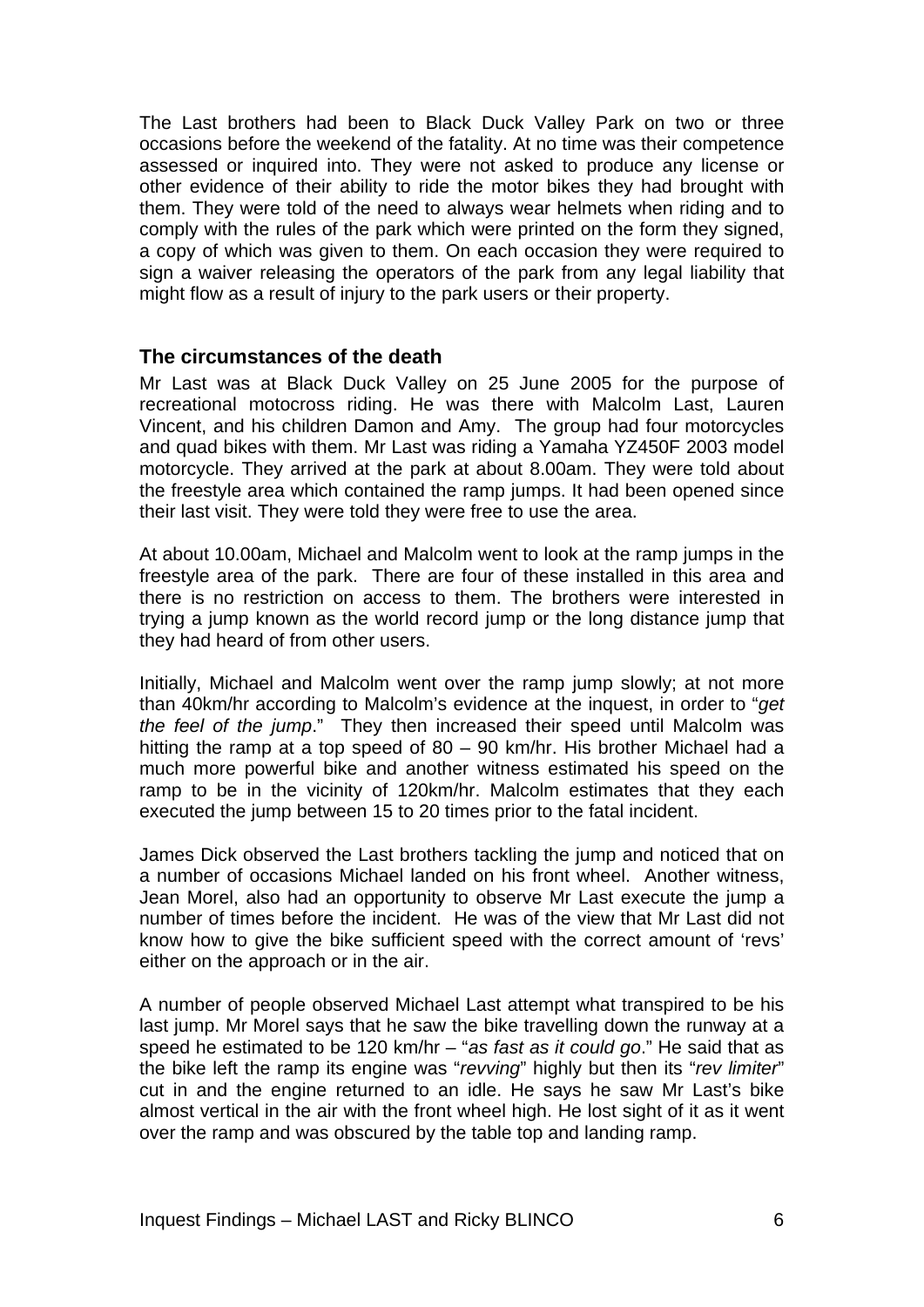<span id="page-8-0"></span>Malcolm's bike was malfunctioning in a manner that required him to have breaks in order to allow the engine to cool. At about 2.30pm he was in a spectator's area adjacent to a tabletop landing area near the point where riders executing the jump land. He was waiting for Michael to finish riding as the group had decided to leave the park shortly.

Malcolm heard his brother's bike approach the ramp and saw him coming over the end of the ramp. Malcolm Last could tell at that point that something was wrong since the front of Michael's bike was too low. That indicated that the bike would land front wheel first. Malcolm's evidence is that he knew that there was about to be serious accident that would result in serious injury or death.

The front wheel of the bike did connect with the track approximately 10 feet from where Malcolm was standing. He saw his brother hit the ground head first and the bike then tumbled onto him. The bike cartwheeled down the decline and Michael slid along the ground for a further 20 feet.

Malcolm called for help and asked a bystander to call an ambulance. Andrew Diete arrived at the scene soon after and he, along with Mr Dick, performed CPR.

QAS were called to attend the scene at about 2.40pm by Andrew Diete. He used an earth mover to clear a path for the ambulance which arrived on the scene at 3.06pm. Mr Andrew Diete and Mr Dick were still performing CPR. Advanced Care Paramedic Gordon noticed serious head injuries and that Mr Last was asystole.

The QAS communication centre activated the Rescue 500 helicopter which arrived on the scene at 3.15pm. Adrenalin was administered. Resuscitation attempts ceased at 3.37pm as those present concluded Mr Last's injuries were non survivable and he could not be revived. He was pronounced dead. Malcolm Last identified Michael Last's body to police who arrived soon after the ambulance.

#### **Post death investigations**

The investigations described earlier then commenced.

The inspection of the motor cycle revealed nothing that could have contributed to it crashing.

An autopsy was conducted on the body of Mr Last by Dr Guard on 27 June 2005. In his opinion the medical cause of death was

- 1 (a) Multiple neuronal shearing stresses with bilateral subarachnoid haemorrhages due to;
	- (b) Multiple comminuted fractures of the skull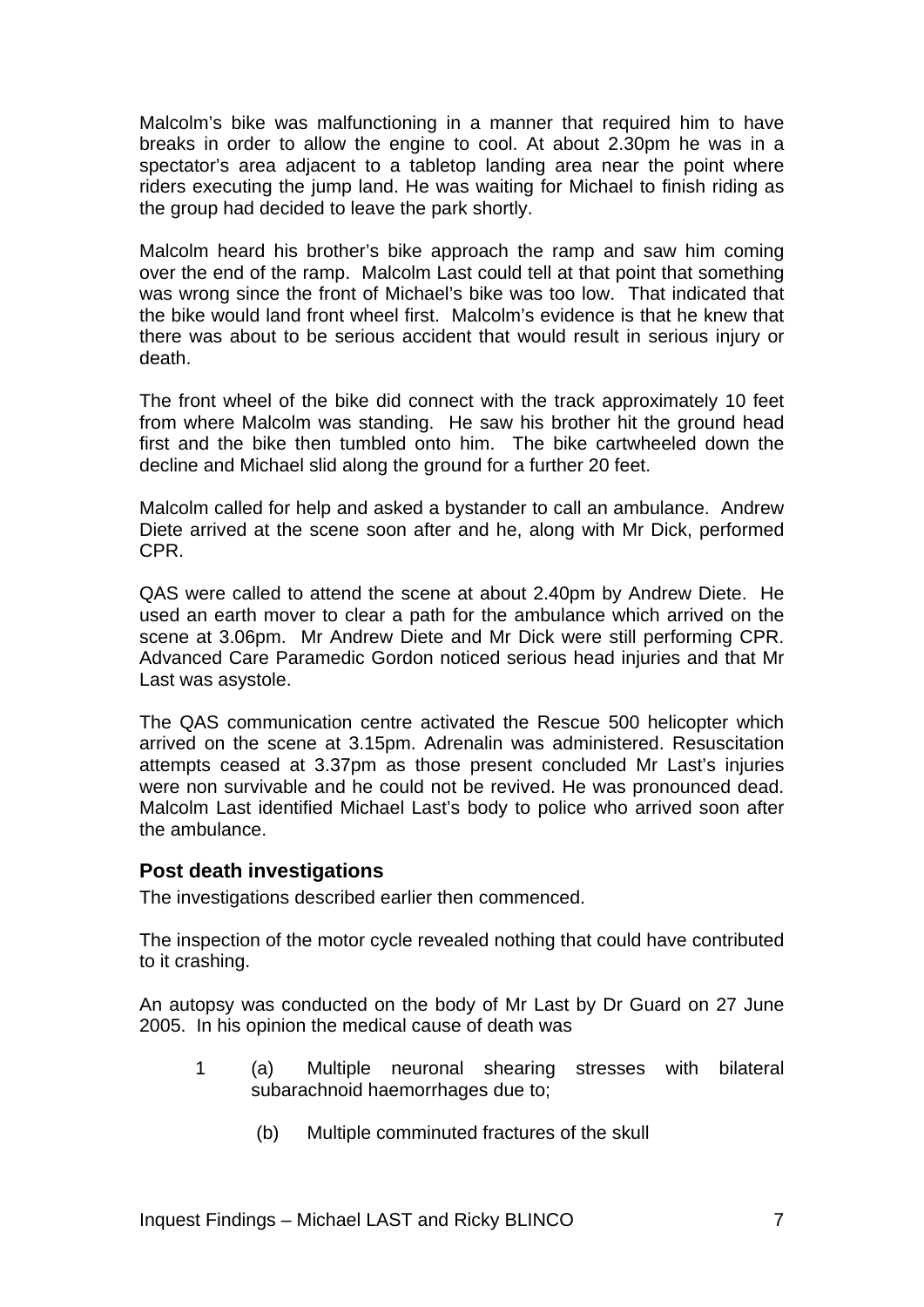<span id="page-9-0"></span>2 Fractures of mandible, maxilla and T4/T5 with crushing vertabra

# *Findings required by s45*

I am required to find, as far as possible, who the deceased was, when and where he died, what caused the death and how he came by his death. I have already dealt with this last aspect of the matter, the manner or circumstances of the death. As a result of considering all of the material contained in the exhibits and the evidence given by the witnesses I am able to make the following findings in relation to the other aspects of the matter.

|                    | <b>Identity of the deceased</b> – The deceased person was Michael Wayne<br>Last |
|--------------------|---------------------------------------------------------------------------------|
| Place of death $-$ | He died at Black Duck Valley 4WD and<br>motorcycle park near Gatton, Queensland |
| Date of death $-$  | Mr Last died on 25 June 2005                                                    |
| Cause of death $-$ | He died from head injuries sustained in a<br>motorcycle crash                   |

# *The death of Ricky Blinco*

#### **Background**

Ricky Blinco was 23 years old at the time of his death. His family and friends expressed to the Court their love for a young man who was a hard worker and good friend. Ricky was working as boilermaker building draglines in the mining industry, had recently purchased his first home and had high hopes for the future. Mr Blinco clearly had a great enthusiasm for life, his friends and very close family.

Mr Blinco had owned a 4WD for a number of years and had used it off road on numerous occasions but he had never been to BDV before. His friend Nathan Ruoso had been there and he had recently purchased a 4WD. So the two young men decided go together, taking both vehicles with the intention of camping overnight.

### **Arrival at BDV**

Ricky Blinco and Nathan Ruoso arrived at Black Duck Valley in their separate vehicles at approximately 10.00am on Tuesday 16 January 2007.

On arrival they were required to "sign in." Katherine Diete was meeting guests for this purpose. There was some conflicting evidence about what exactly was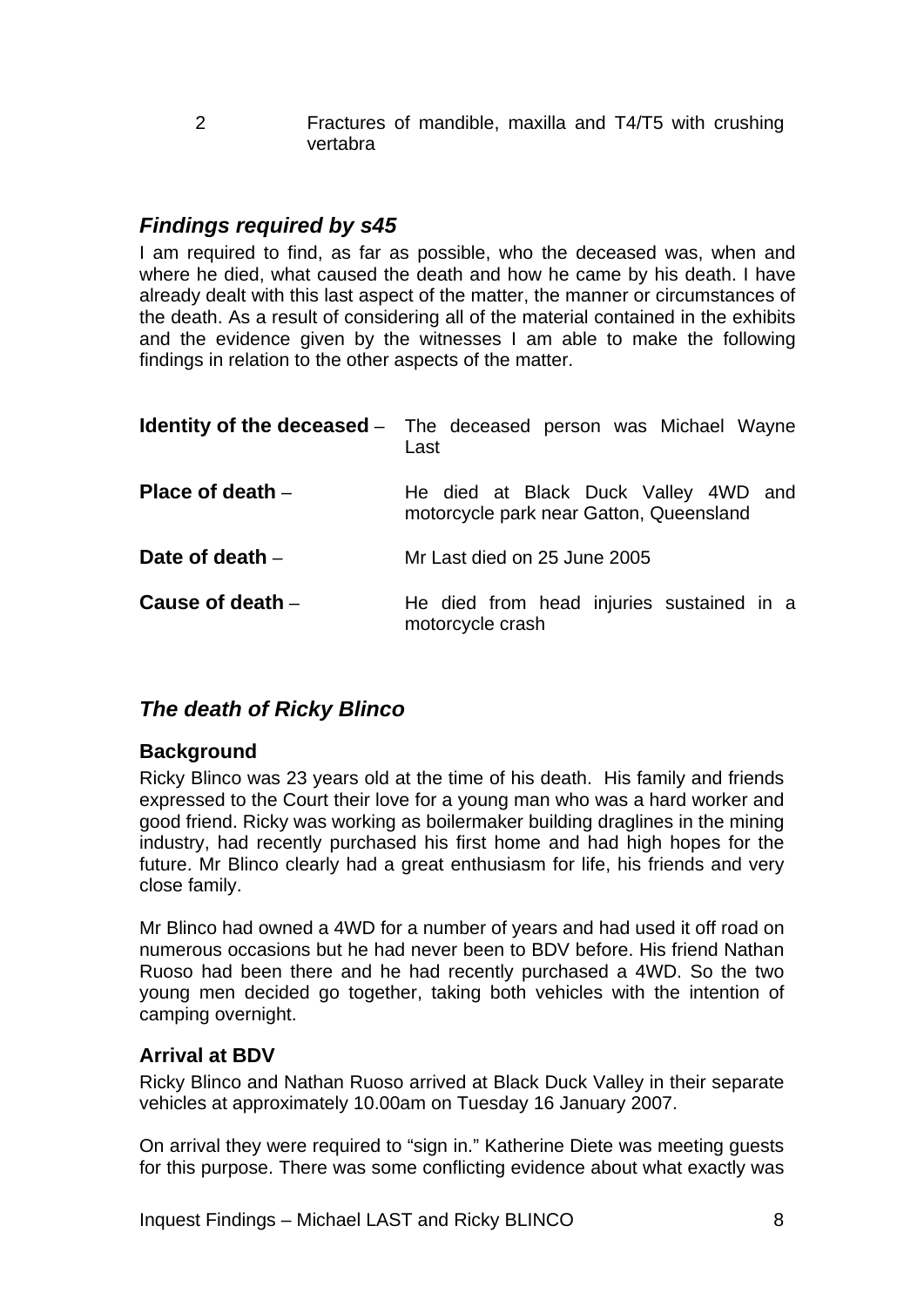<span id="page-10-0"></span>said during this meeting. Mr Ruoso admitted that he did not have a clear memory of all of the conversation. He remembers talking generally about their trip up and where they could camp. He recalls that each of them was given a photo copied trail map and that Mrs Diete pointed out the motocross tracks and the 4WD tracks and drew their attention to the markings indicating the grading of the tracks which were classified as beginner, intermediate and advanced tracks. He agrees that they were required to sign a waiver purporting to release the operators from all legal liability.

He also recalls being told that there was a track "*up the back*" that was not suitable to be traversed. It is clear that this was not a reference to 75, the scene of the fatal accident as Mrs Diete conceded that she believed that was closed and she would therefore have made no mention of it. Further, it did not appear on the map the guests were given.

Mrs Diete says that she also told them that the advanced tracks were very demanding; using words to the effect that they "*can be quite murderous*" and "*extra things like winches*" might be required. Mr Ruoso does not remember this but accepts that's he understood that the advanced tracks were obviously more demanding and would require more skill to negotiate than the beginner or intermediate tracks. He denies there was any mention of additional equipment being required and points out that their vehicles were in plain view during the discussion. All agree there was no discussion about the level of the men's expertise or experience of four wheel driving.

The UHF channel to be used was not printed on the map provided to Mr Blinco and Mr Ruoso. Mr Ruoso's says that he must have been told which channel to use because the two men communicated via the radio as they were negotiating the park prior to the accident.

Mr Ruoso's evidence was that Mrs Diete spent approximately 15 minutes with him and/or Mr Blinco. The two men were not always in each other's presence during that period.

#### **The circumstances surrounding his death**

The two men drove into the park along what is called the Tojo track, a reasonably benign and well graded track that circles the park and from which smaller and more difficult tracks branch. They were orientating themselves before selecting a place to camp. They followed that route for about 40 minutes before stopping at the bottom of track 33, which was shown as an advanced track on their map, but according to Mr Andrew Diete, was signposted as intermediate.

Mr Ruoso's evidence was that he had a drink of Powerade at that time. He can't recall if Mr Blinco retrieved a drink from the esky but was adamant that he did not see Mr Blinco drink any alcohol that morning.

Mr Ruoso decided that he did not want to attempt an advanced track as he was less experienced and was more concerned about his recently acquired vehicle. He told Mr Blinco that he would meet him at the exit point of the track.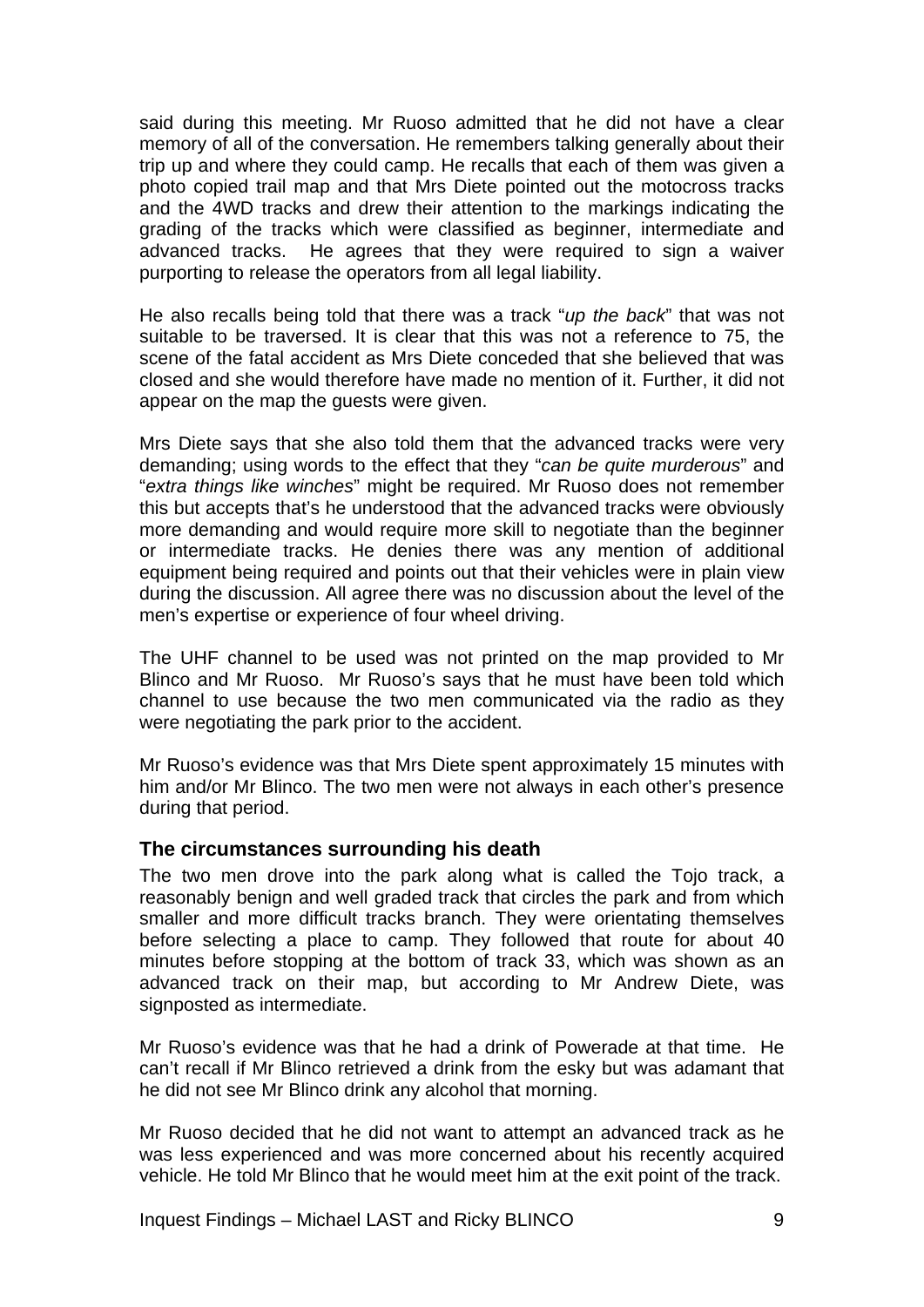<span id="page-11-0"></span>Mr Ruoso waited in his vehicle at the intersection of the Tojo track and track 33 while Mr Blinco proceeded up the hill. The two communicated by UHF radio. He recalls Mr Blinco saying that the track looked as if it had not been used. That prompted Mr Ruoso to check the map and he confirmed that Ricky was on the right track, although this was largely speculation as track 33 disappeared off the edge of their maps.

At one stage Mr Blinco said words to the effect that "*it's a bit of a wild ride, you'd be glad that you didn't have a go at the track, but she'll be right*."

After some time, perhaps 15 minutes, Mr Ruoso proceeded along the Tojo track to the point at which he thought Mr Blinco would rejoin it after having completed the more advanced track. This was shown on the map as point 118 on the Tojo track and as the intersection of that track and another marked track 91. Mr Ruoso and Mr Blinco continued to talk over the radio and then the radio went silent. Before it did, Mr Ruoso heard Ricky say "*this wasn't a good idea*." Mr Rouso could see the track Ricky had taken climbed steeply above the Tojo track and that he would need to descend to rejoin that tack and so he told Ricky to take a downhill course when he had an opportunity to. It seems that acting on this advice, Mr Blinco took track 75 which branched to the right and downwards from track 33. It seems that it had a symbol indicating that it was an advanced track

Mr Ruoso continued trying to contact his friend by radio but when he received no response he decided to investigate on foot.

He walked up track 91. After climbing several hundred metres, he saw in the distance, at the bottom of a cliff and a long way from the track, what he thought was a vehicle, He made his way to it cross country and confirmed that it was Ricky's badly mangled 4WD. He saw that it was unoccupied and that there was blood on the dashboard. He fervently hoped that Ricky had been injured but was well enough to have removed himself from the scene. A brief exploration of the surrounding bush snuffed out this optimism when he found Ricky's obviously dead body some 30 or 40 metres higher up the hill.

#### **Post death events**

Mr Ruoso frantically returned to his vehicle and tried without success to make contact with the BDV operators using the UHF radio. He drove back towards the main entrance and came across another party who accompanied him back to the scene of the crash.

They quickly confirmed that Mr Blinco was dead and went to inform the authorities.

Police arrived at the park at about 2.40pm. They were handed a map by one of the Diete family. One officer gave evidence that he recalls it containing handwriting including a notation that track 75 was closed but it is clear that there was no sign to that effect on the track and neither Mr Blinco nor Mr Ruoso were told that was the case.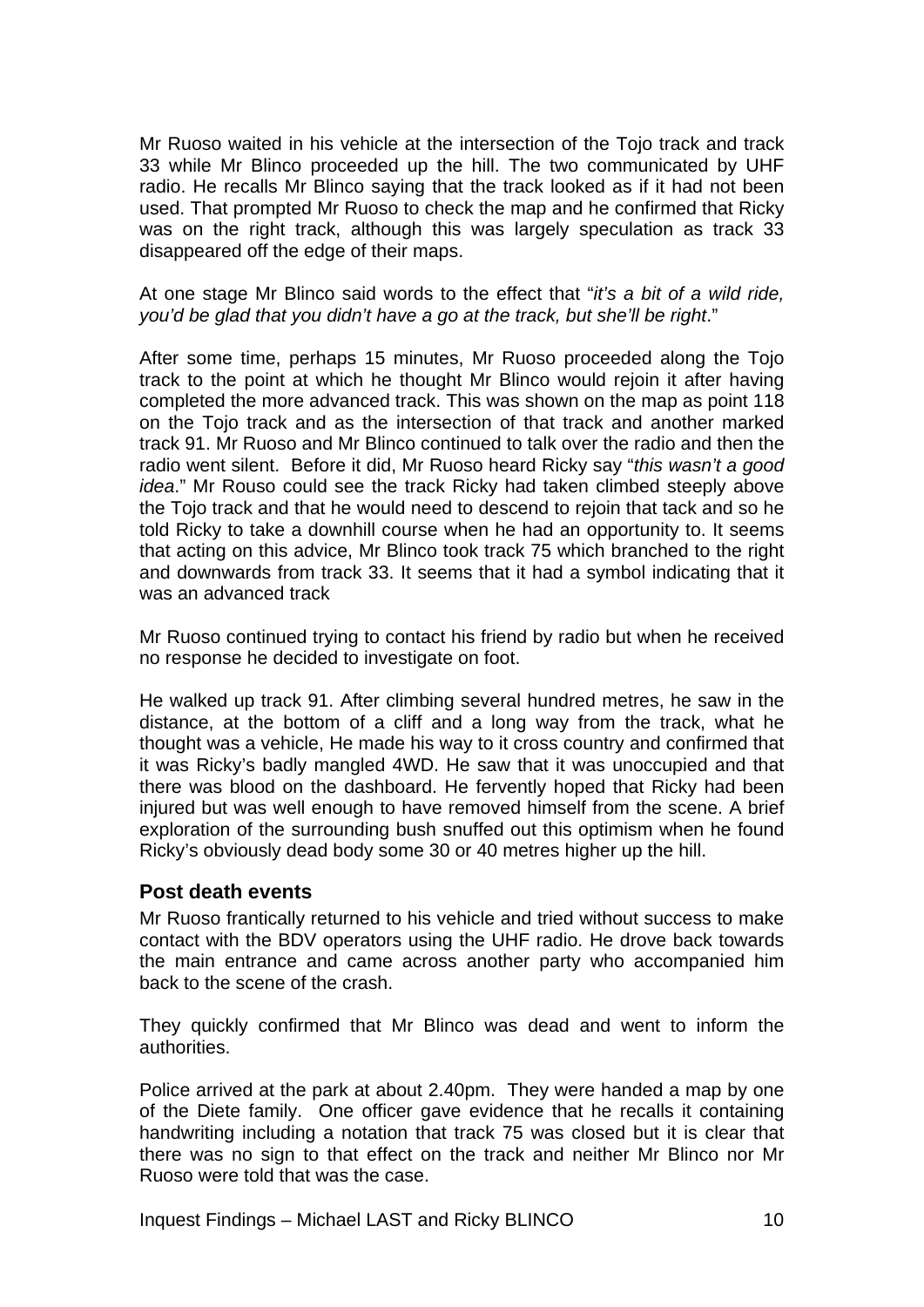The officers were driven to the scene by State Emergency Services personnel. Sergeant McDonald described the Tojo track as well maintained but challenging. He said that in his opinion track 75 was very dangerous and difficult to walk. The track was eroded and there were vertical drop-offs which he pointed to in photographs taken during the course of the investigation.

Sergeant McDonald also said that he had considerable difficulty contacting police communications in order to arrange retrieval of Mr Blinco's body. A satellite phone was ultimately obtained but communication remained difficult. Lack of availability of helicopter rescue services added to the delay in moving Mr Blinco.

At approximately 6.00pm an Energex helicopter arrived at the scene and Mr Blinco's body was winched up to it. The pilot had difficulty finding the arranged location to transfer Mr Blinco to the undertaker and had another urgent job to attend to, so set Mr Blinco's body down in a paddock from where it was collected at about 6.45pm. The body was taken to the morgue at Toowoomba and arrived there at about 8.00pm.  $1$ 

It is concerning that Mr Blinco's family were not notified of his death until approximately 6.20pm.

Dr Guard performed an autopsy examination on Mr Blinco's body on 22 January 2007. It had undergone significant decomposition on account of the time spent outdoors in the heat of the January weather.

He concluded that the cause of death was –

- 1 (a) Shock from anoxia; due to
	- (b) Multiple fractures of the ribs, sternum, spine (2 places) and bilateral fractures of femurs plus head injury due to;
	- (c) Trauma from MVA

And listed other significant conditions as:-

#### 2 Gross obesity

 $\overline{a}$ 

Under the influence of alcohol at the time of death

Further comment is warranted in relation to Dr Guard's finding concerning alcohol. Toxicology testing on a post mortem blood sample revealed an alcohol concentration of 109mg/100mL (or 0.109%). Dr Guard's evidence was that although alcohol can be produced by the body during the decomposition process, this is unlikely to produce in excess of 50mg/100mL (0.05%). He was unable to say in what circumstances the body might produce a higher concentration of alcohol post mortem. However, evidence

<span id="page-12-0"></span><sup>&</sup>lt;sup>12</sup> I only became aware of the mix up concerning the transfer of Mr Blinco's body from the helicopter to the hearse during the course of the inquest. Little would be achieved by inquiring into that now but it is obviously unacceptable and inappropriate that a body be treated in that way.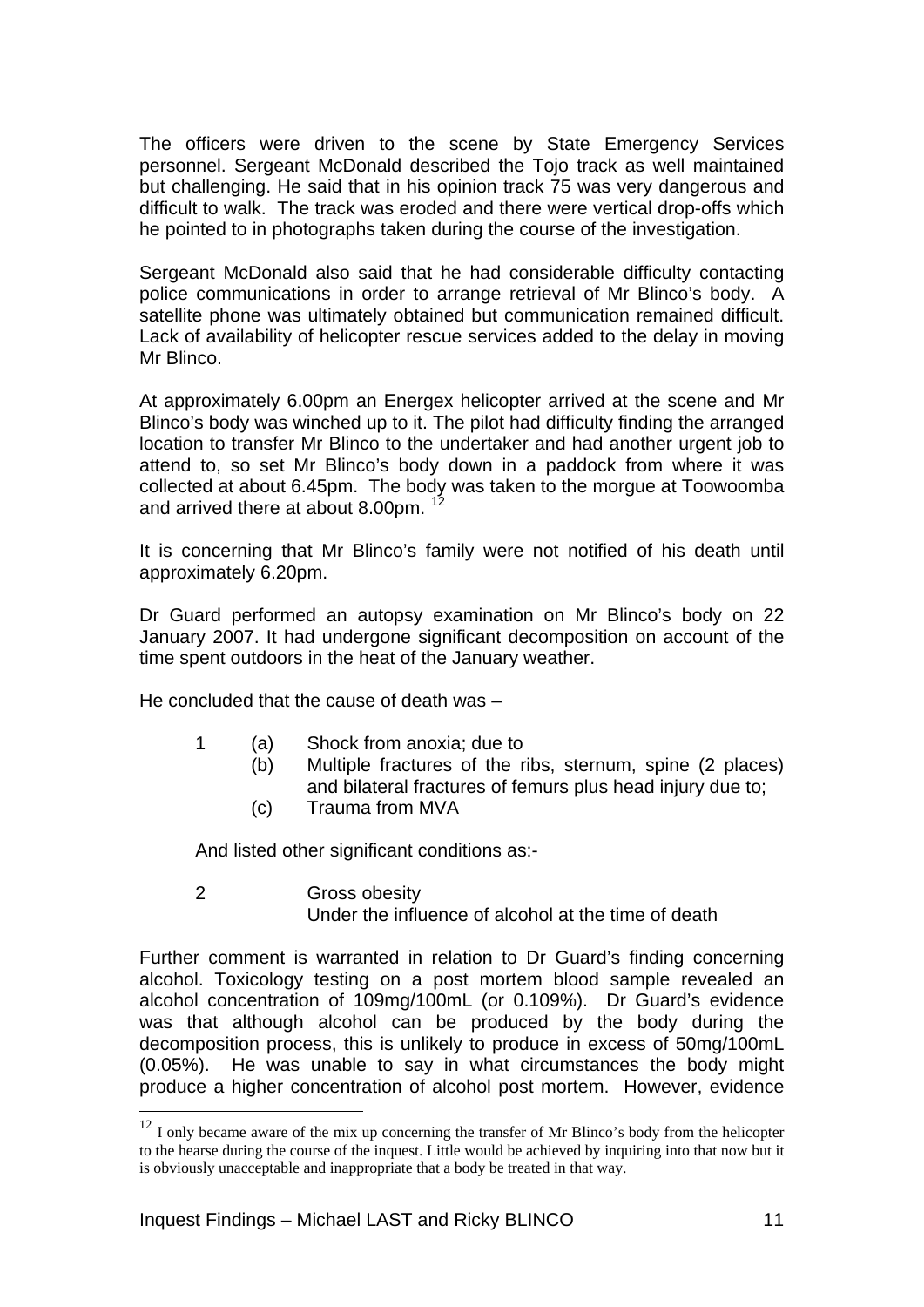from Professor Olaf Drummer, a forensic pharmacologist and toxicologist, challenged this view. In his opinion it was quite possible for the fermentation process which occurs during decomposition to produce alcohol in excess of 100mg/100mL.

Mr Ruoso gave evidence about this possibility of Mr Blinco drinking and indeed he was recalled to give further evidence in relation to it. He appeared to me to be a truthful witness: he readily admitted when he could not remember details and was prepared to concede that he may have been mistaken about some things. He was adamant that he did not see Mr Blinco drinking on the day of his death and saw no indication that he was in any way affected by alcohol. Mr Blinco made no comments that would suggest he had consumed an alcoholic beverage. Therefore in the absence of any evidence that Mr Blinco had been drinking alcohol on the morning of his death, I conclude that the alcohol found in his blood was a post mortems artefact.

A mechanical examination of Mr Blinco's vehicle was hampered by the extent of the damage done by the crash. However, an examination of it was still undertaken and the mechanic who did so noted that the right rear outer brake pad was very worn. However he also indicated that "*this defect was not serious enough to affect the safe operation of the vehicle under normal operating conditions."* When he gave evidence at the inquest, the mechanic said that he was satisfied that nothing about the condition of the vehicle, including the brakes contributed to the crash.

Having regard to the photographic evidence and the views of the experts who attended the scene, I consider the likely sequence of events leading to the crash is as follows. A couple of hundred metres after the commencement of track 75, the gradient very substantially increases – estimated by Mr Foessel to be approximately 25 degrees. The track is extremely rough with many loose boulders and washouts creating some almost vertical drops of between 80 cm and 120 cm.

The tyre tracks give no indication of any excessive speed but support the conclusion that the track's condition was the main precipitator of the driver losing control of the vehicle.

Mr Foessel and the police investigators suggest that Mr Blinco attempted to use a well known technique to prevent damage to the undercarriage of his vehicle by straddling the very deep ruts in the track.

It appears that the vehicle skidded and after lurching over a vertical drop in the track of approximately 80cm it rolled over before hitting a tree. It seems to have landed back upright but had gathered momentum and Mr Blinco was unable to prevent the vehicle bouncing from the track and careering across a wide steep slope that led to a cliff. Police accident investigator Constable Watts noted marks on the slope preceding the cliff that suggest that Mr Blinco attempted to brake and swerve to avoid going over the cliff. It is apparent he was unsuccessful and from that point a fatal conclusion was inevitable. The hand brake was found to be partly on; Mr Blinco may have tried to use it to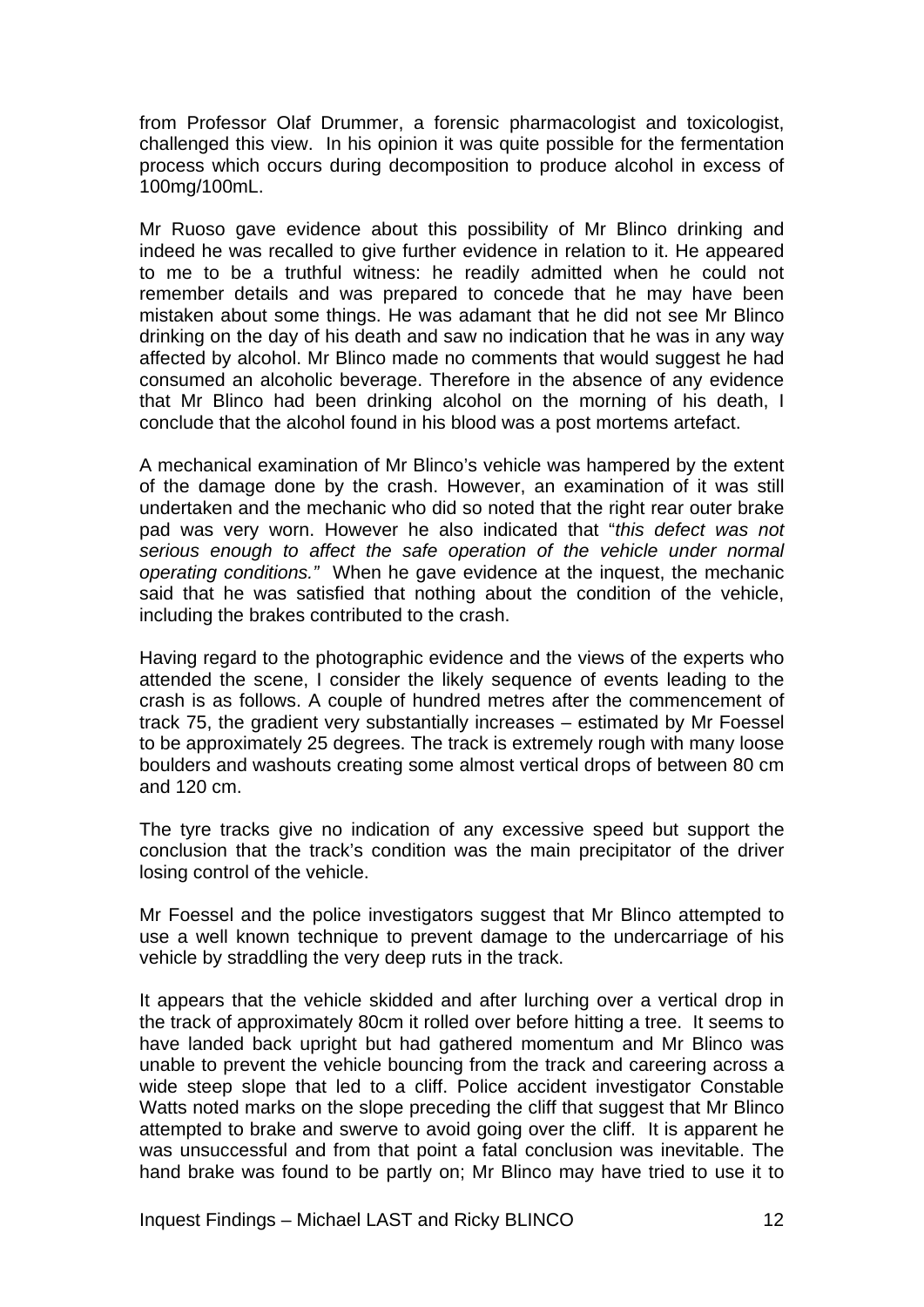<span id="page-14-0"></span>slow the vehicle. He was not wearing a seat belt and seems to have been thrown through the windscreen as the car crashed down the cliff. It is almost certain that he was by then unconscious and he would have died very soon after without regaining consciousness.

# *Findings required by s45*

I am required to find, as far as possible, who the deceased was, when and where he died, what caused the death and how he came by his death. I have already dealt with this last aspect of the matter, the manner or circumstances of the death. As a result of considering all of the material contained in the exhibits and the evidence given by the witnesses I am able to make the following findings in relation to the other aspects of the matter.

|                    | <b>Identity of the deceased</b> - The deceased person was Ricky Glenn Blinco |
|--------------------|------------------------------------------------------------------------------|
| Place of death $-$ | He died at Black Duck Valley Park near<br>Gatton, Queensland                 |
| Date of death -    | Mr Blinco died on 16 January 2007                                            |
| Cause of death $-$ | He died from multiple injuries sustained in a<br>motor vehicle crash         |

# **Concerns, comments and recommendations**

Section 46, in so far as it is relevant to this matter, provides that a coroner may comment on anything connected with a death that relates to public health or safety, the administration of justice or ways to prevent deaths from happening in similar circumstances in the future.

I am of the view that both of these deaths were preventable and that the continued operation of Black Duck Valley in the manner in which it has been operating poses a danger to public health and safety and creates a risk of further deaths occurring in similar circumstances.

These concerns are borne out by an examination of the facilities on which the deaths occurred and consideration of the management practices, or culture, as one witness described it, of the operators. I will deal with each of those issues in turn but before I do I want to convey my sincere condolences to the families and friends of Mr Last, Mr Blinco and Mr Binns. They were all young men with close families who were making a significant contribution to the community. I know they will be sorely missed by many.

And second, I want to observe that these deaths were not unforeseeable, isolated events. Rather data provided by the Toowoomba Hospital makes clear that serious accidents occur at BDV very regularly. Hospital staff became so concerned by the frequency and seriousness of the trauma cases they were dealing with from the park that they began collecting statistics. The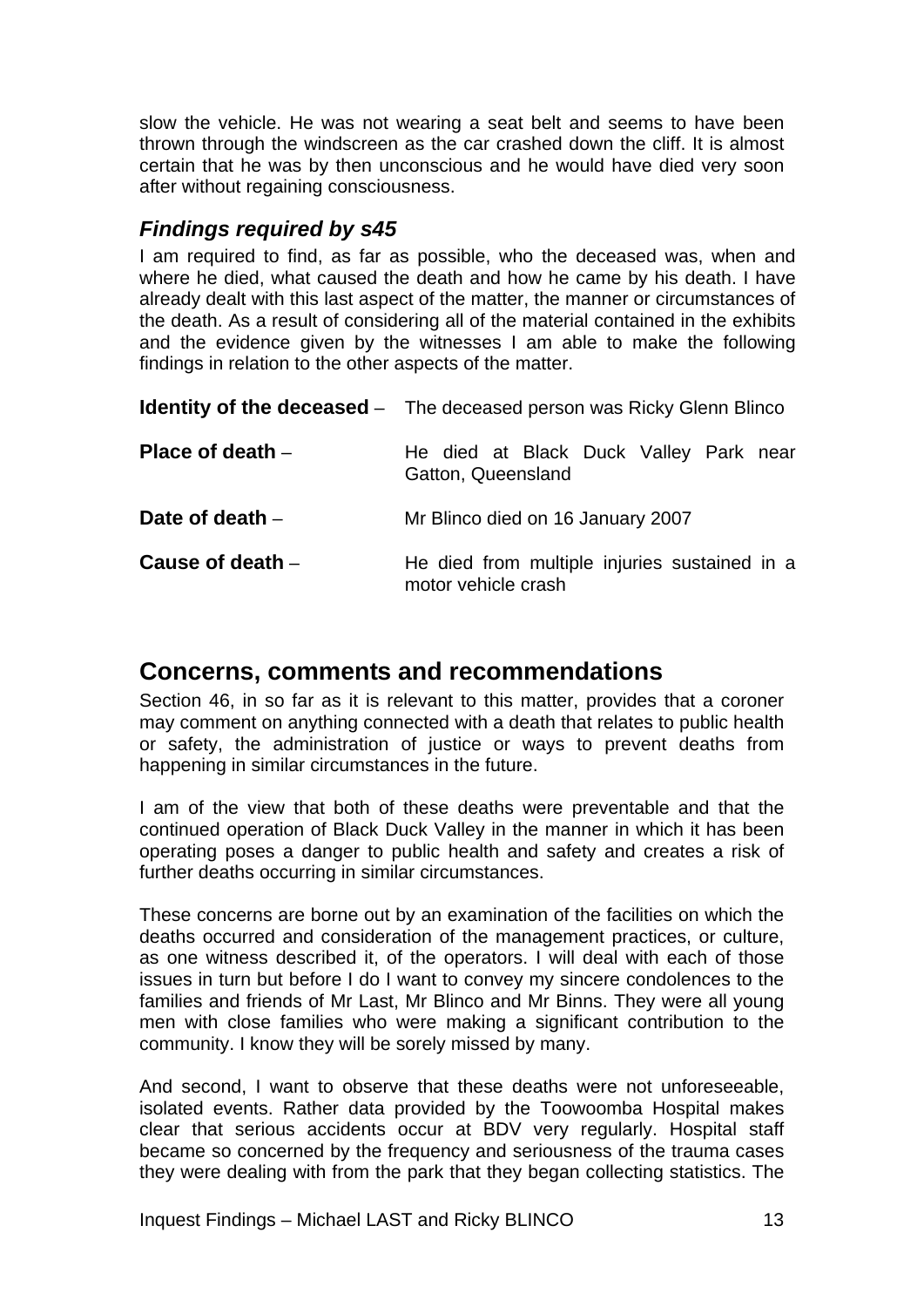<span id="page-15-0"></span>nurse manger for the Toowoomba Hospital Emergency Department told the inquest that between June 2005 and April of this year 285 patients had required treatment from either that hospital or Gatton. The nature of the injuries was also of concern: some life threatening; many long bone fractures in young people with a potential for long term disability. An ambulance officer from Gatton advised that they have had to roster extra staff on weekends to meet the demand from BDV and frequently have to rely on units from other centres to respond to Gatton matters because the Gatton unit is tied up attending to BDV cases.

In 2005, two meetings were held as a result of these concerns. Senior officers from Queensland Health, the Police Service, the QAS and the local Member of Parliament, Mr Ian Rickuss attended. They resolved to correspond with the Gatton Shire Council and other agencies that may have had jurisdiction to intervene. Despite the best intentions of those involved it seems little changed as a result of this initiative.

In August 2005, the same concerns led the Gatton Shire Council, to write to the Division of Workplace Health and Safety to express its apprehension about the safety of users of BDV facilities and the impact these incidents were having on local emergency services. The local regional manager of WH&S responded advising of the doubts concerning the division's jurisdiction to inquire into such matters but confirming that the death of Mr Last would be investigated. As detailed above, a different conclusion was reached when the division considered whether it would investigate Mr Blinco's death and so far as I can ascertain the division has not investigated any of the numerous injury accidents that have occurred at the park.

It seems clear these expressions of concern from responsible members of the community have not caused the operators of BDV to improve their practices: media reports indicate that just last weekend a further seven visitors to the park required ambulance attention.

I turn now to the factors identified earlier as contributing to these serious personal injuries and public health concerns.

### *Problems with the jump*

The ramp jump on which Mr Last was killed was designed and built for a "one off" world record long distance jump attempt. It was intended to be used at a one day event supervised by specialist marshals, attended by advanced para medics and ridden over by a highly experienced and very competent professional motorcyclist.

After the world record attempt, the ramp was moved to Black Duck Valley. It was installed by members of the Diete family against a hillside which had been excavated for that purpose. Installation was by trial and error with members of the family testing the jump throughout that process. The ramp designer was not consulted. Anyone who attended the park was then free to use it without any regard to their ability or experience. It was anticipated that they would launch themselves off the ramp at speeds of up to 120 km/hr in

Inquest Findings – Michael LAST and Ricky BLINCO 14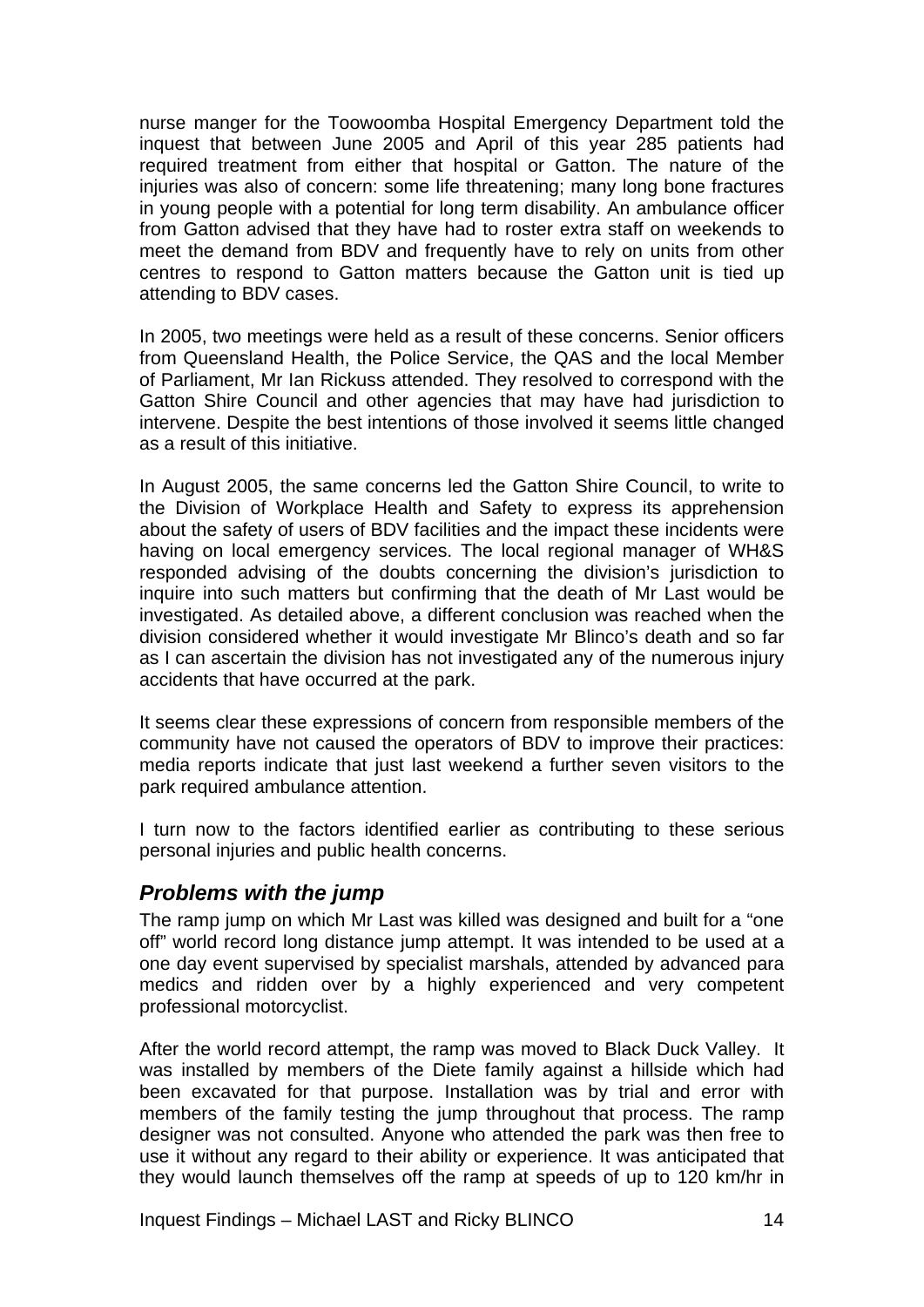<span id="page-16-0"></span>circumstances where they could not see the landing area, travel through the air for up to 150 feet before landing on an earthen table top or down ramp. No or minimal supervision of users was provided.

The designer, Mr Kirk, and the independent experts, Mr Foessel and Professor Troutbeck, all gave evidence about flaws in the set up of the ramp and the dangers they created.

Mr Granger of Motorcycling Queensland said in evidence that "*the jump was clearly not built for amateurs or beginners*." He said that riders should have to demonstrate some competency before using it. Dion Kirk agreed.

In the statement provided to Workplace Health and Safety investigators Mr Granger said –

*This long distance ramp jump…should not be attempted by anybody without the competence required and this competence is usually demonstrated by holding the appropriate licensing with supercross or freestyle endorsement though Motorcycling Australia*."

Mr Granger's evidence was that given the degree of technical skill required to execute a jump of this nature safely, or with minimum risk, a rider must demonstrate "*an extremely high level of competence*" which clearly Mr Last could not, given he had never before that day attempted any ramp jump. Mr Granger suggests that the jump be secured in such a way that restricts access to those who can demonstrate their skill by licence and/or endorsement and even then, the jump should be constantly supervised.

Professor Troutbeck and George Foessel agree with Mr Granger. Both experts recommended that use of the ramp be restricted to members of the public who hold the appropriate endorsement from Motorcycling Queensland.

### *Problems with the track*

George Foessel opined that track 75 should not have been open to or used by the public. He described it as unpassable and said even with his expertise and experience he would not attempt it. Track 75 had not been inspected for at least two years. The signs marking its number and classification were obscured by foliage. It had become significantly eroded to the point where it contained vertical drop offs that were bound to have a destabilising effect on a vehicle traversing it. By the time Mr Blinco drove down track 75 on 16 January 2007 it was so dangerous that an experienced driver in a standard vehicle could not expect to traverse it successfully. Yet anyone who paid admission to the park was free to use it without any warning of the likely consequences.

### *Problems with the management of the park*

Many of the activities engaged in by visitors to BDV are inherently dangerous. That doesn't necessarily mean that they should be prohibited because there are obviously many potential social and economic benefits of such activities.

Inquest Findings – Michael LAST and Ricky BLINCO 15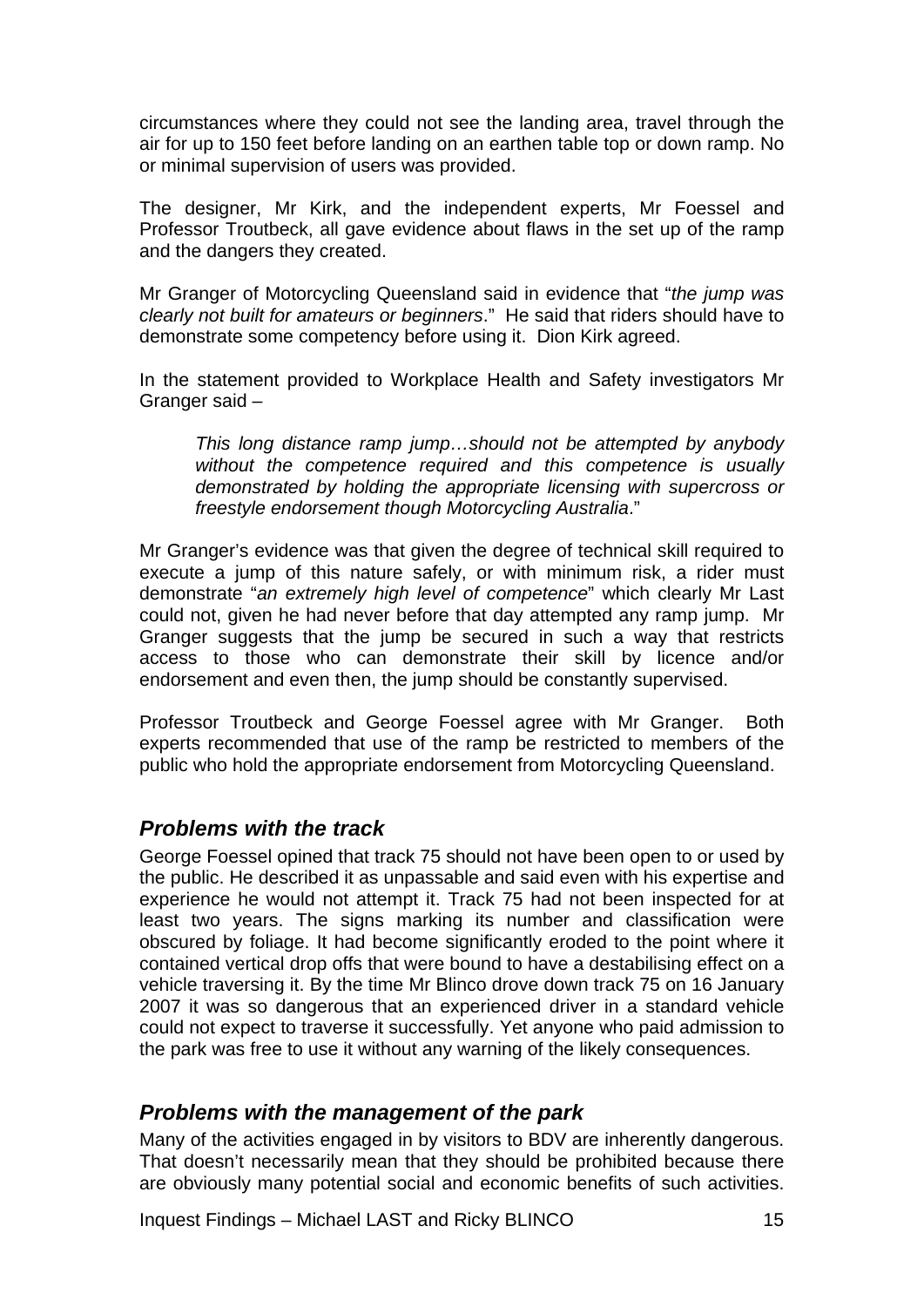They provide an opportunity for families and groups of friends to engage in healthy exercise, the park provides a living for the Diete family and employment for members of the local community. There are economic benefits for other businesses involved in selling and servicing vehicles used in the park. Therefore the dangers posed by the activities engaged in at the park do not necessarily mean that it should be closed; rather it simply requires that the risks be adequately managed. Some of the activities engaged in at BDV can not be made risk free; but they can most definitely be made far safer than they are at present.

Alarmingly, Black Duck Valley does not engage in any effective risk management. Andrew Diete's evidence was that the company makes the risks as obvious as possible to members of the public using its facilities and expects those users to avoid those risks. The company considers that risk management is the responsibility of those using the facilities and that "*people should make their own decisions*". As is detailed below, the approach is rendered meaningless by the failure of the operators to provide users with sufficient information to make such decisions.

The only risk the operators seem to have serious regard to is the risk of their being sued. After the death of Mr Last they did not alter the way the long distance jump is set up or used but they revised the waiver designed to protect the operators from civil liability.

Mr Granger of Motorcycling Queensland told the Court that Black Duck Valley has a reputation for allowing people to do "*what they like with whatever machinery*" even if it was unsuitable or the users untrained.

That is unacceptable according to Professor Troutbeck, an expert in risk management in motor sport. Indeed he recommended that "*all activities cease until a full and complete, independent risk assessment be undertaken of all facilities at the Black Duck Valley Park and the results of the risk management plan from the assessment are implemented*."

Some particulars of the dangers and the failures of the operators to adequately respond to them are:-

- **The track maintenance program** is "*ad hoc*" according to Andrew Diete. His evidence was that he inspects tracks on an apparently random basis with a focus on those tracks he likes to ride/drive recreationally. It was clear that some tracks have not been inspected for up to two years or more and the company does not document which tracks have been inspected and when.
- **The classification of the tracks** according to level of difficulty has not been undertaken using any standard or recognised criteria since the early operation of the park some 15 years ago. The information provided about the degree of difficulty is inadequate to enable a user to make an informed decision about whether he or she should attempt to use a track and in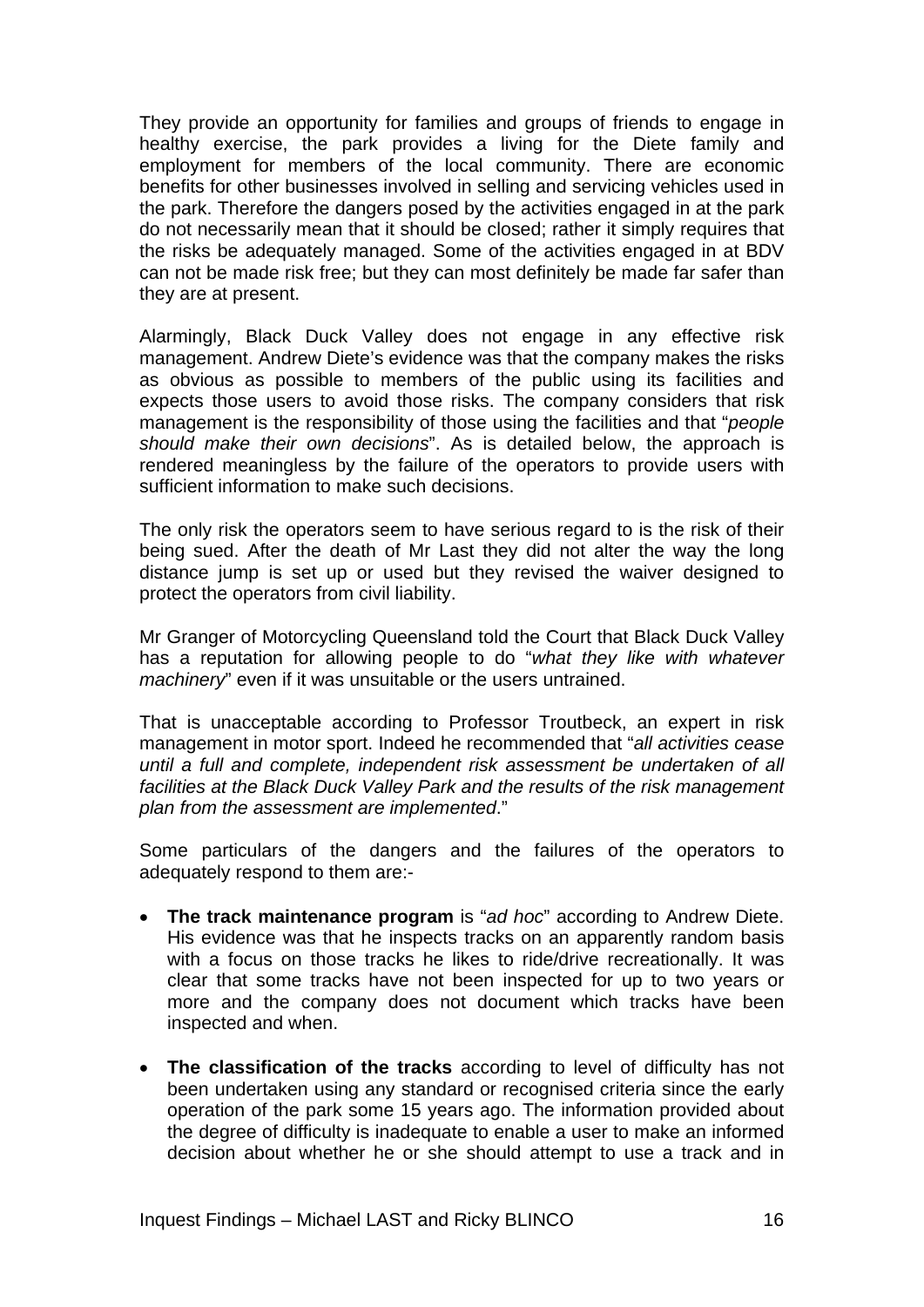<span id="page-18-0"></span>many cases turning back if the track is found to be beyond the safe range of the driver or vehicle will be impossible.

Professor Troutbeck recommends a re-evaluation of the classification of each track as a matter of urgency and in accordance with recognised criteria. Murray Morris of 4WD Queensland gave evidence of and provided that organisation's Track Classification Code. Any track that is assessed to be dangerous to members of the public, driving standard vehicles, should be closed. These are valid suggestions that should be implemented forthwith.

- **The sign-in process is informal and inadequate** to provide users with sufficient information prior to their entering the park. The information given varies depending on whether the user is recognised to be a regular visitor, the person on duty at the front gate knows enough about the park and the level of interest shown by the user in receiving information. Andrew Diete suggested that too much information can be a bad thing. It is all too obvious that insufficient information poses far greater risk. The person who advised Mr Blinco about the tracks was not even aware whether the track where he met his death was open. Users should be told what is meant by the various track classifications.
- **The competence and experience of each visitor should be gauged** against the likely required skill level for each activity before they are given access to those facilities. Currently no inquiry is made even though the evidence indicates that some of the facilities could only be used with an acceptable level of risk by professional competitors.
- **The map of the park is inadequate**. The track marked 33 and advanced on the map given to Mr Blinco's was in fact signposted 32 and intermediate. Track 75 was not marked on the map but clearly available for use by the public once track 32/33 had been traversed.

The map is a black and white, poor quality photocopy while coloured symbols are used on signs to depict the classification of tracks. Little useful information is given to explain the levels of difficulty used to classify the tracks.

# *Regulation of the activities conducted at Black Duck Valley*

Some of the witnesses who gave evidence, including the operators of the park, seemed to have a philosophical objection to the activities of the park being regulated. They espoused views redolent of primordial liberalism to the effect that if individuals want to engage in dangerous activities they should be allowed to do so, free from government intervention, even if it results in their being killed or injured. In my view, even were this approach morally acceptable, it would have limited application to the activities at BDV because the management inadequacies referred to earlier mean that patrons are not able to make a valid assessment of the likely consequences of using the facilities. It can't be said that they have voluntarily accepted the risks if they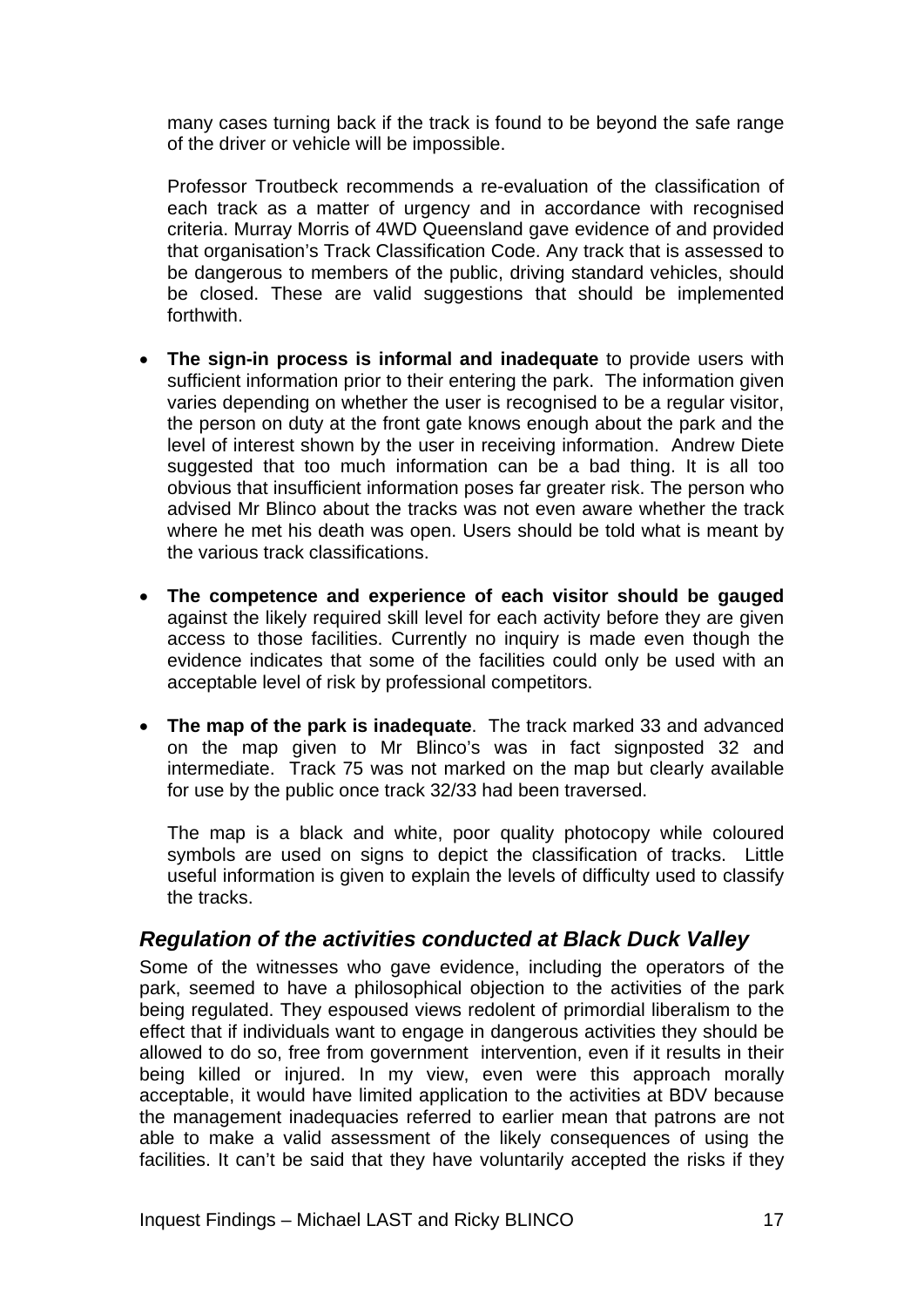are hidden from them. The exercise of their free will must also be informed if it is to be effective.

However, there are also more fundamental, philosophical reasons for rejecting this approach. One is utilitarian in nature: as the figures quoted earlier demonstrate, the financial cost to the community of providing emergency medical care and hospital admissions is significant. Added to that is the loss of production flowing from the death or injury of workers. It can be persuasively argued that the State is entitled to regulate the activity that is generating that cost, particularly when the financial drain is caused by a private, profit making venture. It can also be argued that the community is entitled to regulate activity that offends its sensibilities by being unduly violent or destructive. On this basis we prohibit base jumping and cage fighting; duels are illegal even if the participants are willing to engage in them, and boxing is strictly controlled with a view to minimising injury to the participants.

In their submissions to this inquest, the operator of BDV have belatedly acknowledged that aspects of the operation of the park are unreasonably dangerous. They have made some suggestions as to how these may be redressed. However I am of the view a holistic risk assessment is more appropriate than an *ad hoc*, piecemeal approach.

Having regard to these considerations and in view of the failure of the BDV operators to voluntarily take any remedial action, despite having ample evidence indicating that their facility is highly dangerous, I have no hesitation in concluding that some form of official regulation is required.

That poses the question of how this could best be achieved.

Professor Troutbeck recommends that Black Duck Valley should establish more positive relationships with motor sporting clubs and seek accreditation from national motor sport governing bodies. This would result in a full risk audit of the park's motorcycle and 4WD facilities being undertaken. Mr Granger of Motorcycling Queensland which is the state branch of Motorcycling Australia, says that such affiliation and accreditation would require a culture change at Black Duck Valley. His view in that regard is based on the lack of rules and regulations imposed by Black Duck Valley on members of the public using its facilities and its approach to risk management. Such change is highly desirable, in my view.

Motorcycling Queensland and 4WD Queensland are two organisations which produce guidelines, provide training and (in the case of Motorcycling Queensland) issue licences based on competence testing. Membership of those organisations is voluntary and the operators of BDV have expressly eschewed joining. However, I see no reason why facilities such as BDV could not be required to have membership of such organizations and comply with codes of conduct and other standards developed by such bodies. This would provide flexibility with the licensing authority being able to stipulate the appropriate organisational membership with reference to the activities carried on by the facility in question.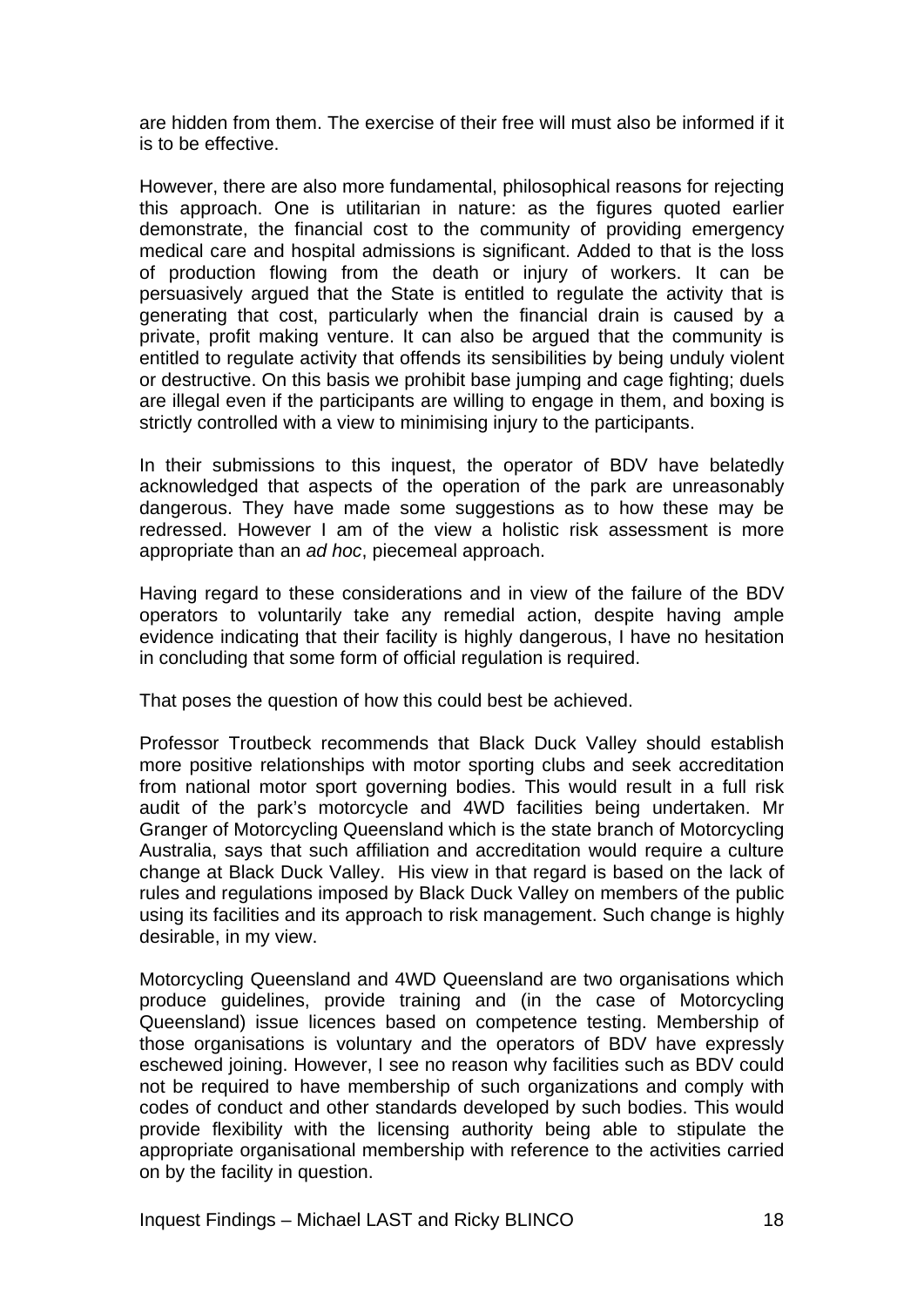The State Government is in the process of developing guidelines called Adventure Activity Standards which are minimum safety, environmental and risk management standards that will apply, on a voluntary basis, to operators of outdoor recreation activities for dependant groups, i.e. those with a leader/client relationship. As I understand the position, no decisions have been made about how to ensure compliance with those standards.

Ms Dianne Farmer of the Department of Local Government, Sport and Recreation gave evidence that the standards would not apply to the usual activities at Black Duck Valley because the facilities are used by individuals rather than dependant groups. She said that it was too difficult to regulate individuals participating in such activities. This was despite the evidence that the standards impose conditions on operators rather than participants.

Further information provided by Ms Farmer sets out her department's position as follows –

"*The matter is a complex policy issue. Some activities that people engage in are inherently dangerous and do not lend themselves to regulation when conducted on private property. As such, there is currently no single Queensland Government department with direct responsibility for regulating dangerous recreation activities on private land*."[13](#page-20-0)

I am not persuaded that the policy difficulties can not be resolved. It may be that that the appropriate vehicle for regulation of activities conducted at Black Duck Valley and other similar facilities is the *Integrated Planning Act* 1997 (IPA). Ms Tracey Ryan of the Lockyer Valley Regional Council gave evidence of the park's history with the Gatton Shire Council so far as development applications are concerned. In the course of that evidence Ms Ryan outlined the process for assessing such an application.

She said that the conditions imposed on Black Duck Valley regarding health and safety were necessarily restricted by the IPA to matters of hygiene. Ms Ryan said that, although on one occasion a public safety condition had been agreed, the Council did not have power to make conditions regarding the safety of activities undertaken by members of the public at the park.

Her evidence was that for certain types of applications, other agencies have a role to play in assessing compliance with the relevant agency's criteria. Schedule 2 of the *Integrated Planning Regulation* 1998 lists appropriate agencies to have input to various development applications. For example, schedule 2 sets out that for an application involving a child care centre the referral agency is the chief executive under the *Child Care Act* 2002 and the referral jurisdiction is the performance criteria stated in the Queensland

<span id="page-20-0"></span> $\overline{a}$ <sup>13</sup> Letter from Dianne Farmer. Executive Director – Sport and Recreation, Department of Local Government, Sport and Recreation to the State Coroner, undated.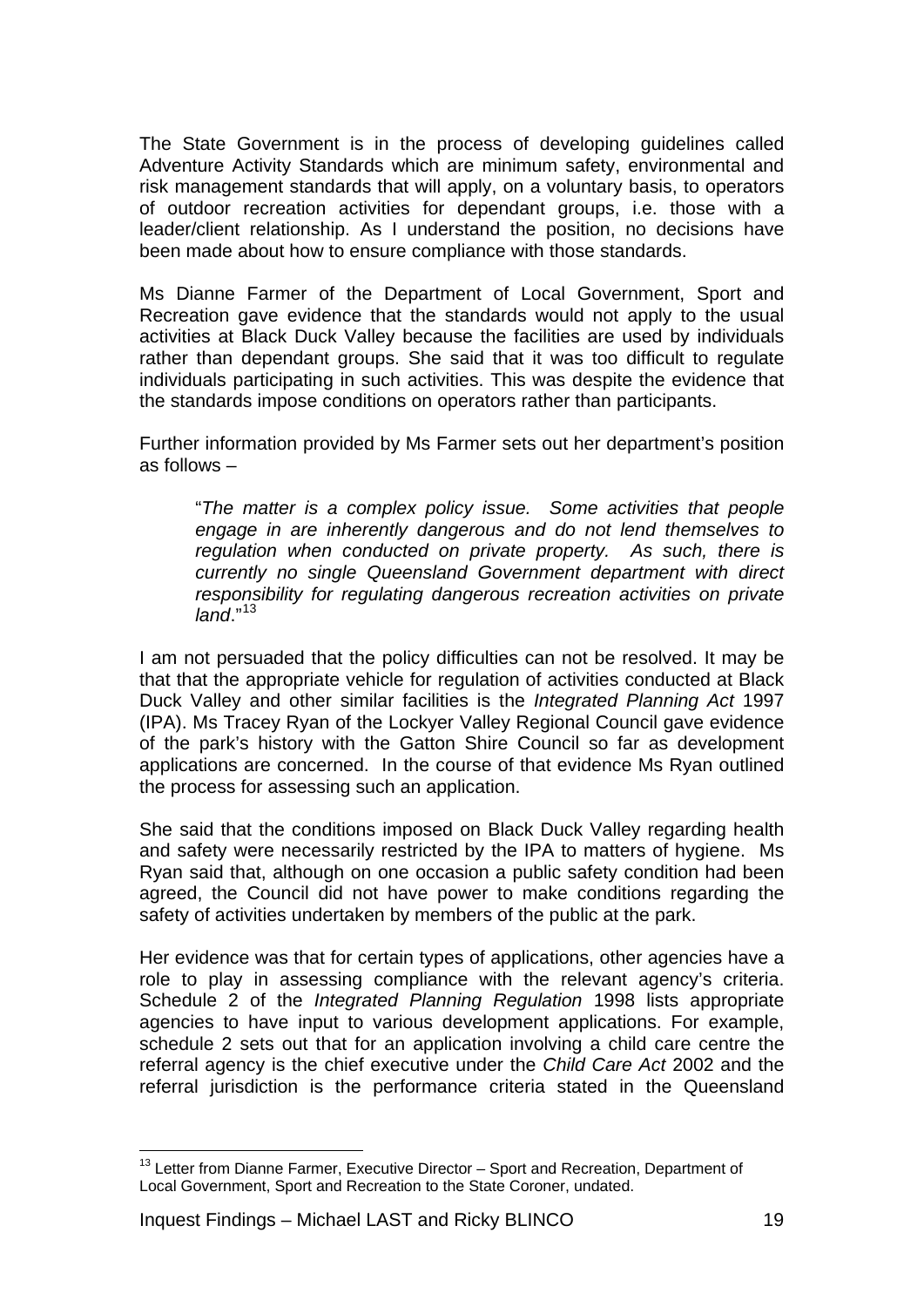<span id="page-21-0"></span>Development Code part 5.4. I see no reason why this mechanism could not be used to process development applications for outdoor recreation activities

## **Recommendation 1 – Development applications from outdoor recreation facilities**

*I* recommend that the Integrated Planning Act and/or Integrated Planning *Regulation be amended so that local authorities dealing with development applications concerning out door recreation facilities be required to refer the application for assessment by the Department of Local Government, Sport and Recreation.* 

## **Recommendation 2 - Mandating sport and recreation group membership**

*I further recommend that the Department of Local Government, Sport and Recreation stipulate continuing membership of the appropriate outdoor sports or recreation body as a condition of the application's approval. Alternatively, the department could stipulate compliance with the relevant Adventure Activity Standard as a pre-condition to approval of the application*.

Unfortunately, unless the amendments were made retrospective, this mechanism would only have a prophylactic effect on future applications by DBV. Some mechanism is required to compel the operators to address the current ongoing calamitous situation at the park.

I suggest that could be provided by the Division of Workplace Health and Safety reviewing their earlier determination that public safety, rather than worker safety, was not a matter within their jurisdiction. It is clear that the division has given careful consideration to the scope of their authority in such matters. Tendered into evidence was a document entitled Enforcement note No.43 that acknowledges the ambit of the Workplace Health and Safety Act extents beyond incidents in which workers are injured and imposes obligations on those conducting businesses to ensure that other people are not affected by the conduct of the undertaking. It goes onto suggest a number of tests that should be applied to determine whether a particular incident is within the investigative jurisdiction of the division. I'm not sure that it would assist in determining whether incidents at BDV should henceforth be investigated by the division. I am firmly of the view that the division should undertake the investigation of such incidents. I consider they have statutory authority to do so and the staff with the necessary skills and experience. Their investigation should focus on whether there are breaches of the Act which warrant prosecution and whether changes are needed to the manner in which the undertaking is operated to reduce the likelihood of future incidents.

# **Recommendation 3 – Investigation by WH&S**

*I recommend that the Division of Workplace Health and safety review its determination that the injury to members of the public at worksites such as BDV are beyond its investigative jurisdiction. In the event that it is determined that the division does have authority to intervene, I recommend that as a matter of urgency they undertake a full risk audit of Black duck Valley and*